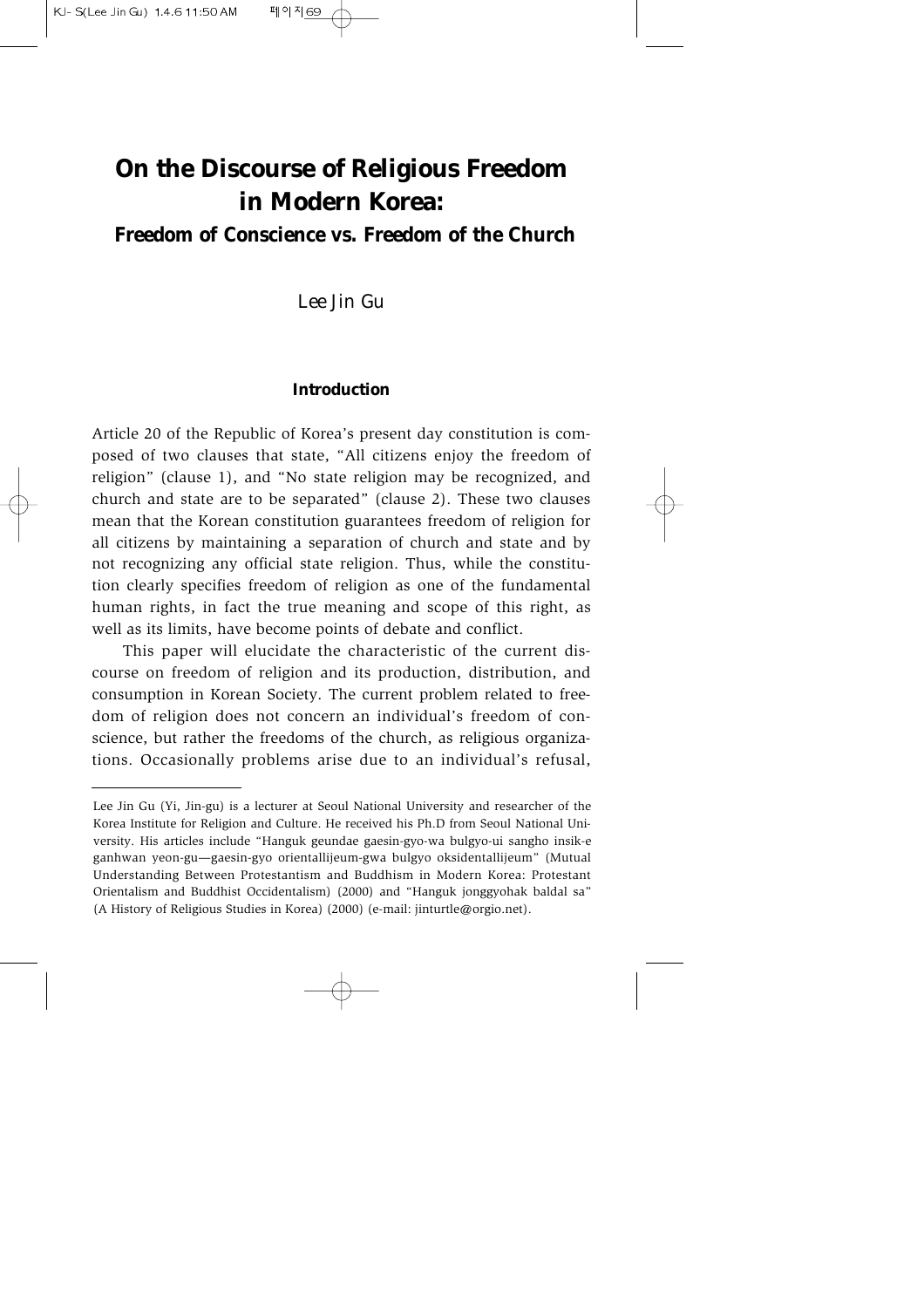based on religious beliefs, of military service or blood transplants, yet a much more significant problem is the emergence of powerful religious organizations that are able to push through with their own agendas regardless of governmental or social restraints by using freedom of religion as a shield.

As these powerful religious organizations make use of freedom of religion for their own institutional ends, they tend to repress the freedom of conscience belonging to members within the organization. In other words, while these religious groups conducted missionary activities, which were tinged with expansionism, in hopes of achieving a monopoly within the religious market place, internally they restrict their members' freedom of religion by constructing an authoritarian structure. Freedom of religious institutions is repressing the individual's freedom of conscience. Therefore, in order to understand the discourse today in Korean society about freedom of religion, one must take a close look at the relationship between the freedom of a religious organization and an individual's freedom of conscience.

This paper will examine the historical conditions within Korea that have led to this peculiar situation. The introduction and active deployment of the discourse on freedom of religion in Korean society began in tandem with the formation of a modern society—it emerged and spread during the period of Japanese occupation and the opening to the West, just as Korea began importing Western ideas of modernity. First it will be necessary to look at what role discourse on religious freedom played in the formation of modern Western society. Then it will be necessary to examine how modern religion and modern intellectuals vitally influenced the formation of the discourse on religious freedom. In other words, this paper will analyze the differences between the ways in which the representative religions of Catholicism and Protestantism approach freedom of religion, as well as the two main positions, state-centered and citizen-centered, taken toward modern religion by the intellectual class. Finally, this paper will examine the effect of this discourse on contemporary Korean society.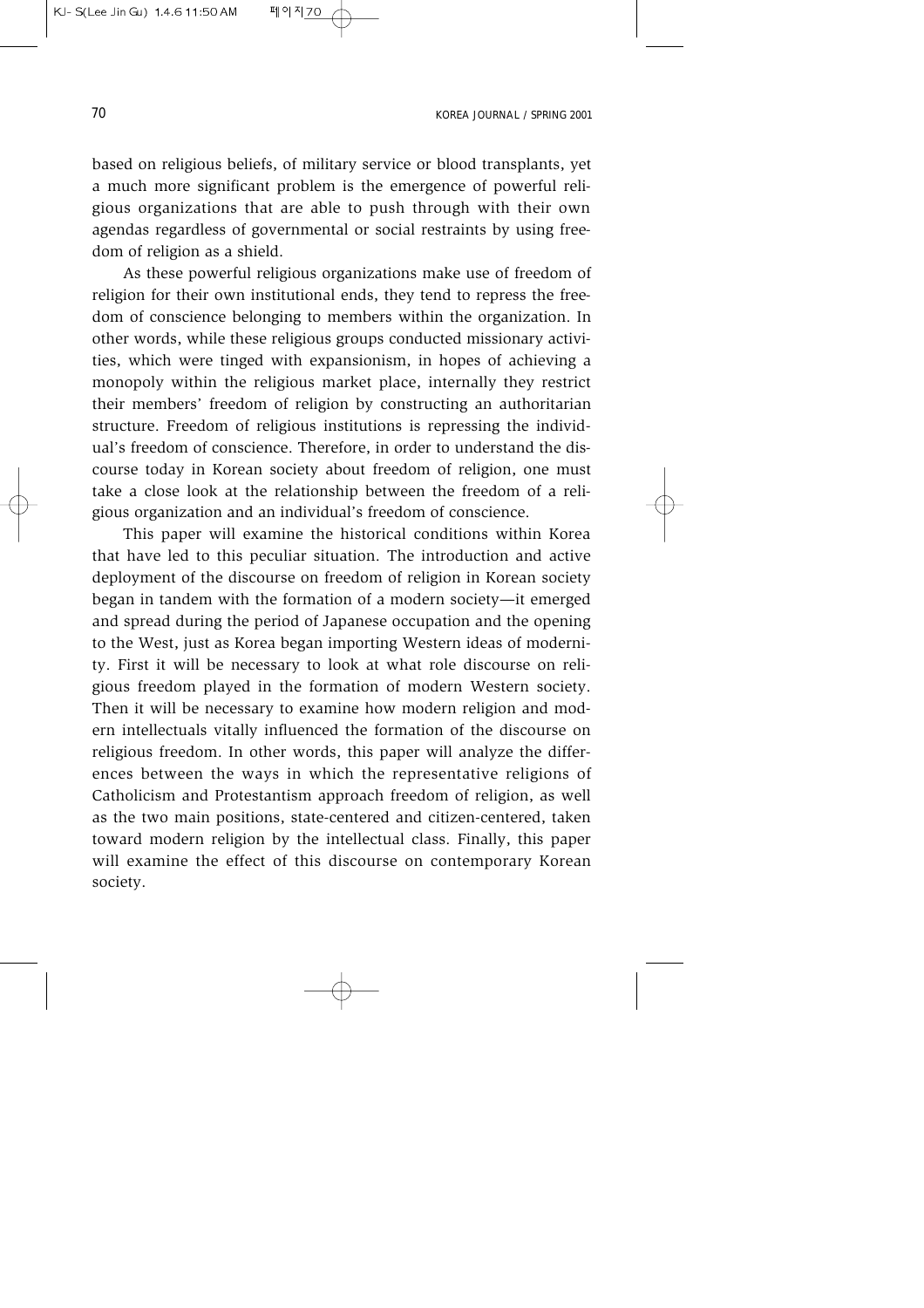# **Modernity and the Discourse on Religious Freedom in Western Europe**

Religious freedom in Western European society originated with the Judaic and Christian traditions, however our current understanding of the freedom of religion arose with the formation of modern society. Western Europe's rise to modernity is marked by the collapse of the Christendom, symbolizing the authoritarian system of the Catholic Church, and the emergence of the modern nation-state. The discourse on freedom of religion can be said to be a product of this process.

The Reformation and religious wars were direct causes of the formation of the discourse on religious freedom. Through the Reformation movement, numerous sects emerged and competed with one another, putting cracks in the might of Christendom. As this happened, many smaller Christian kingdoms emerged that used a certain sect as the basis for their nations' power and authority.<sup>1</sup> The dictum "The religion of the monarch is the religion of the people (Cuius regio eius religio)" symbolized the concept of "state-church." With this concept, although the many smaller Christian kingdoms thus formed sought unification through the religious wars, no single sect was able to achieve supremacy over the others. This historical context brought about disgust with religious absolutism while providing the basis for religious tolerance built upon religious relativism.

It was the Enlightenment that provided the theoretical foundation for religious freedom and tolerance. Of particular import was deism, which criticized "revealed religion" while advocating natural religion based upon man's rational reasoning. Deism deemed the oppression of heretics and religious wars to be the acts of mere fanatics, and instead it promoted tolerance. Deism's main tenet joined together reason and religion, requiring that a man look to the former, to that point of commonality linking all of humanity, to free himself from religious

<sup>1.</sup> Peter Berger, Jonggyo-wa sahoe, trans. Yi Yang-gu (Seoul: Chongno Book Center, 1981), pp. 154-155; originally published as The Social Reality of Religion.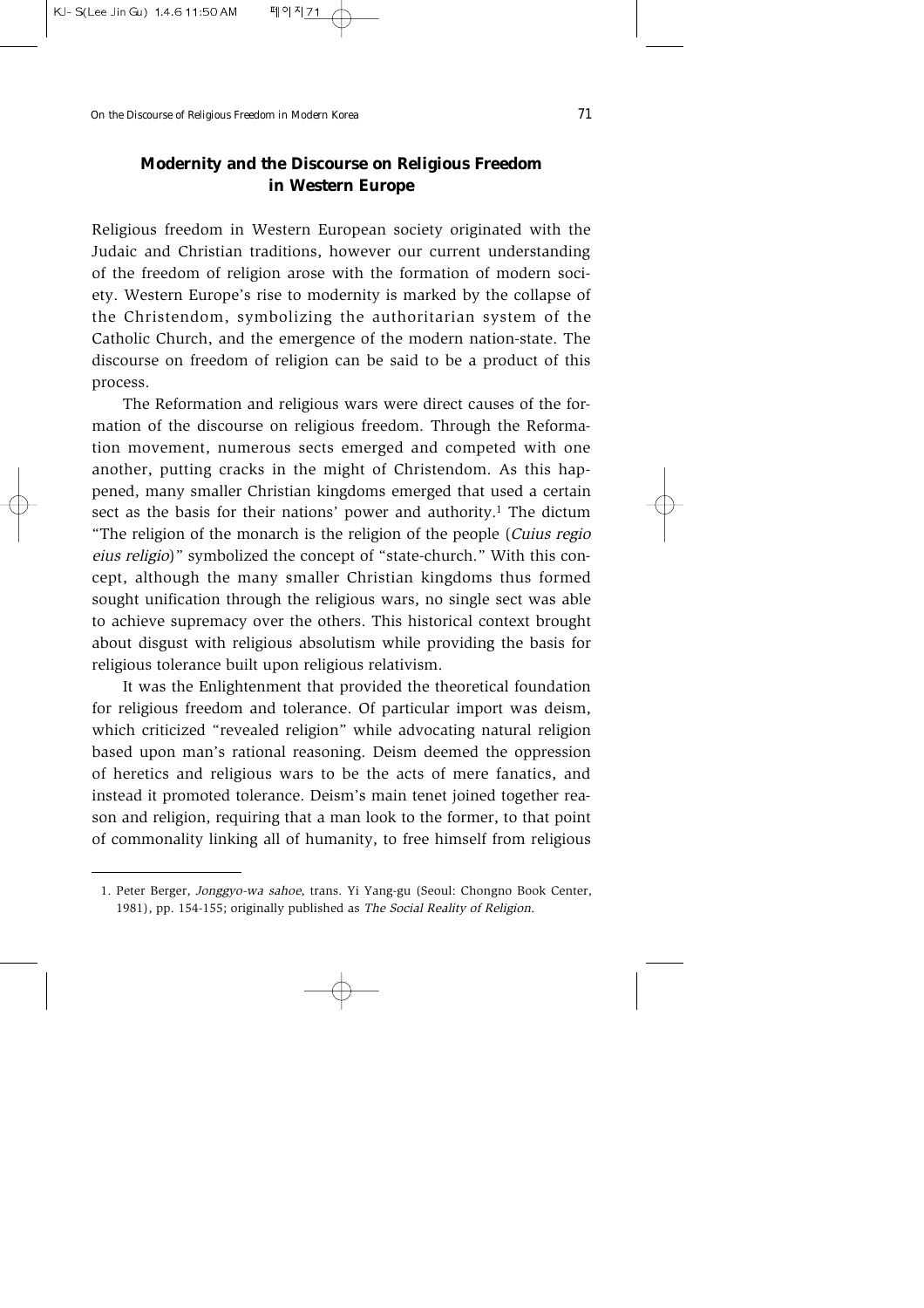bias.2 Deism was conducive to both the universalizing and abstracting of modern religion.3

While deism played an important role in the universalizing and abstracting of religion, romanticism and pietism played an enormously significant role in the internalization and privatization of religion. Romanticism and pietism both criticized the enlightenment thinkers for their overemphasis on intellectualism, and these two lines of thought searched for religion's true meaning not within the rules and tenets of the religion, but rather within the emotions and life experiences of the individual. This allowed religious doctrine to be criticized rationally, and moved religion into a very private space within each individual.

It can be said that Enlightenment, Romanticism, and Pietism made up part of a greater epistemological framework of modernity. The modernity of Western Europe is an immensely intricate structure, but most importantly it stands upon the foundation of the individual. This is not to say that the concept of the individual did not exist before modernity. Nevertheless, the individual as a basic unit of society and an epistemological entity has become a unique and essential element of modern society.

The individual's rise above the restraints and authority of tradition and ecclesiastical powers made him subject of the modern era, and this rise to prominence led to discussions on the freedoms of the individual. The individual as a free actor in the modern world demanded freedom from external interference and equality with other individuals.4 Carrying through this demand, the individual was guaranteed a variety of rights that were held absolutely supreme within

<sup>2.</sup> Allen W. Wood, "Deism," in The Encyclopedia of Religion, vol. 4, pp. 262-264.

<sup>3.</sup> Peter van der Veer, "Hindu Nationalism and the Discourse of Modernity," in The Fundamentalism Project, Accounting for Fundamentalisms: the Dynamic Character of Movements, p. 658.

<sup>4.</sup> Jang Seok-man, "Gaehanggi hanguk sahoe-ui 'jonggyo' gaenyeom hyeongseong-e gwanhan yeon-gu" (A Study of Korean Views on Religion during the Opening of the Country to the West) (Ph.D. dissertation, Seoul National University, 1992), pp. 21-22.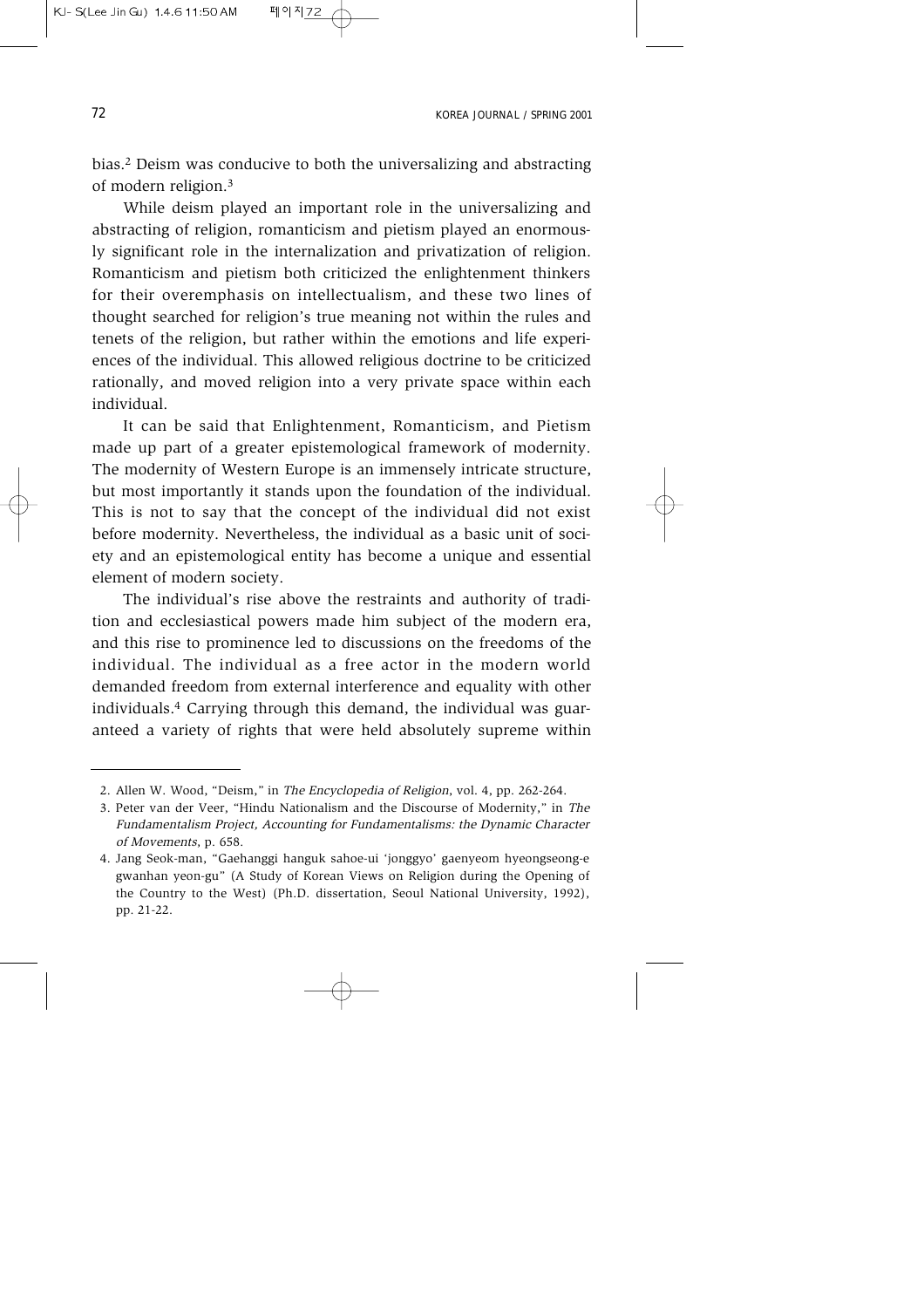the framework of modernity.

Yet the very absoluteness of the individual's rights entailed inherent conflicts. In the event that every individual's rights were truly extended without limit, there would inevitably arise conflicts with the rights of other individuals, and when taken to an extreme, this logic leads to every individual's freedom being threatened. Therefore, encountering this situation, the free individual will create society in order to to iron out conflicting interests through rational calculation. The civil society formed in this process is distinctly separate from the state.5 The separation of public and private, a unique feature of modernity, arose in connection with the formation of a relationship between the individual and society. Thus the economy and politics, centering around the institutions of the market and the state, became public domain, while the family and the individual were relegated to the private domain.<sup>6</sup>

The principle of the separation of church and state arose within this process of defining the bounds of the public and private. Basically the political world called for this principle requiring a separation between religious and political spheres. Politics in the modern world was essentially a public realm ruled by reason that was incompatible with religion, which was a realm ruled by the supernatural and irrational, thus making it quite necessary to prevent the latter's involvement in the former. However, religion in the modern world could not be completely eliminated. Instead, religion was allotted a kind of protected area. This protected area was the private domain, and it was in this domain that religious freedom is guaranteed.

Within this private domain, individuals formed group entities, or churches based on free expressions of faith. The religious group enti-

<sup>5.</sup> Ibid.

<sup>6.</sup> In the event that emphasis is placed on the separation of "state" and "civil society," it can be said that politics and the government belong to the public domain, while economics and civil society belong to the private domain. Shlomo Avineri, Karl Marx-ui sahoe sasang-gwa jeongchi sasang, trans. Yi Hong-gu (Seoul: Kachi, 1983), pp. 36-41; originally published as The Social and Political Thought of Karl Marx.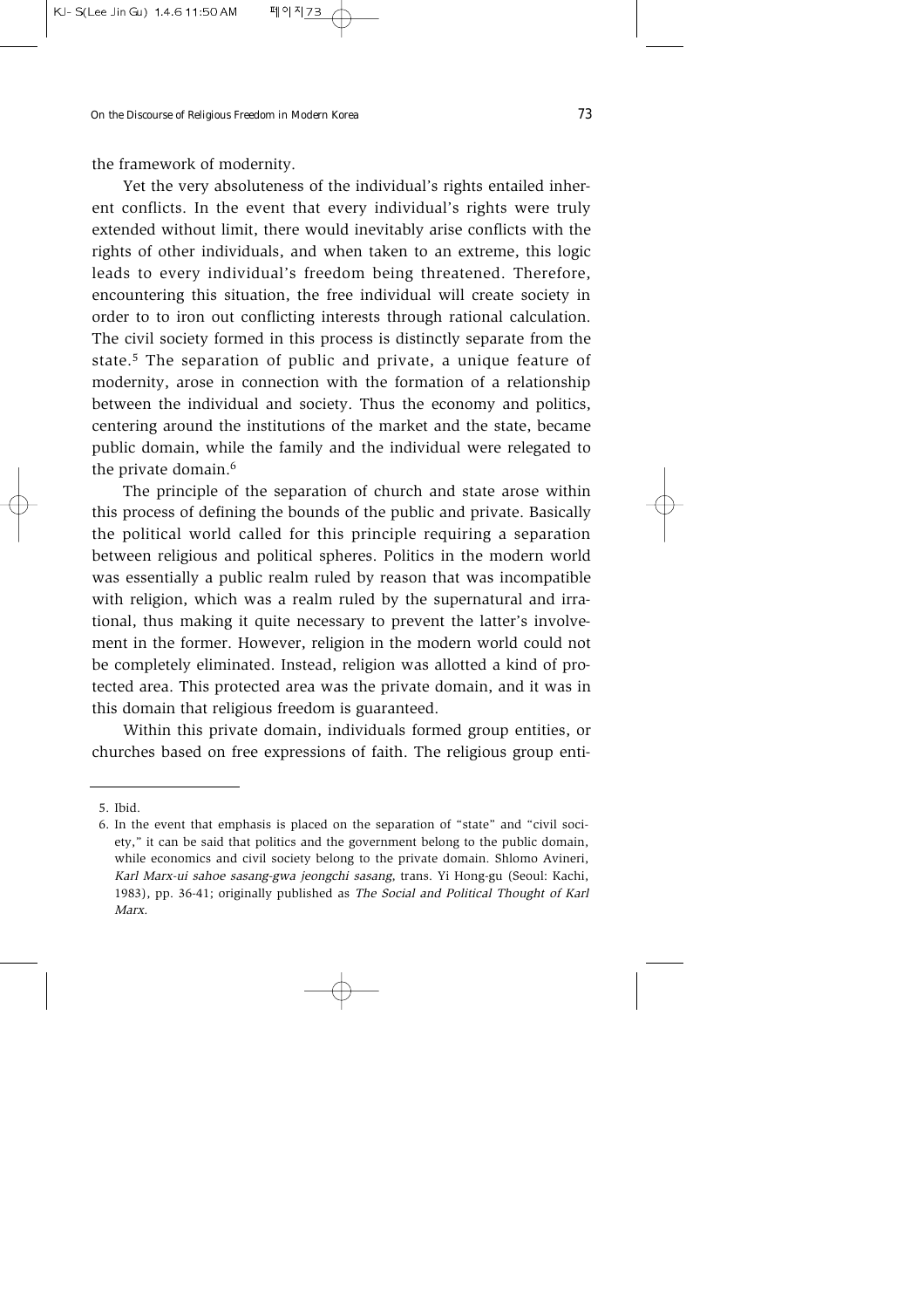ties of modern Western Europe, formed by the free will of the individual, are perfect representatives of voluntary associations. The state does not interfere in the matters of this type of church as long as this church does not involve itself in the public domain. This represents the freedom of the church. At the same time, members of the church possess the right to be free of oppression from church authorities regarding matters of faith. This is known as freedom of faith, or freedom of conscience.

To summarize, the religious freedom of modern, Western European society is composed of both the individual's freedom of faith and also the freedom of the church. These two types of freedom are only guaranteed within the private domain. A special characteristic of modern Western society is that, in the event that a conflict arises between the individual's freedom of conscience and the church's freedom, the individual's freedom of conscience takes precedence. The church within Western European society is built upon the individual's freedom of faith, thus permitting the individual to freely leave the church at any time his freedom of faith is oppressed or threatened by the church authorities, to form a new religious group entity. The essence of Western European society is the individual, and this individual's freedom of faith and conscience, within the domain of religious freedom, are accorded the highest importance.

# **Introduction of Western European Religion and the Discourse on Freedom of Religion**

#### *Catholicism*

Throughout Enlightenment and Reformation period, the discourse of religious freedom obtained hegemony in modern Western society. Nevertheless, the Roman Catholic Church did not acknowledge freedom of religion within its organization. During the so-called "age of Popes Pius" from the end of the eighteenth century to the first half of the twentieth century, the Catholic Church maintained that freedom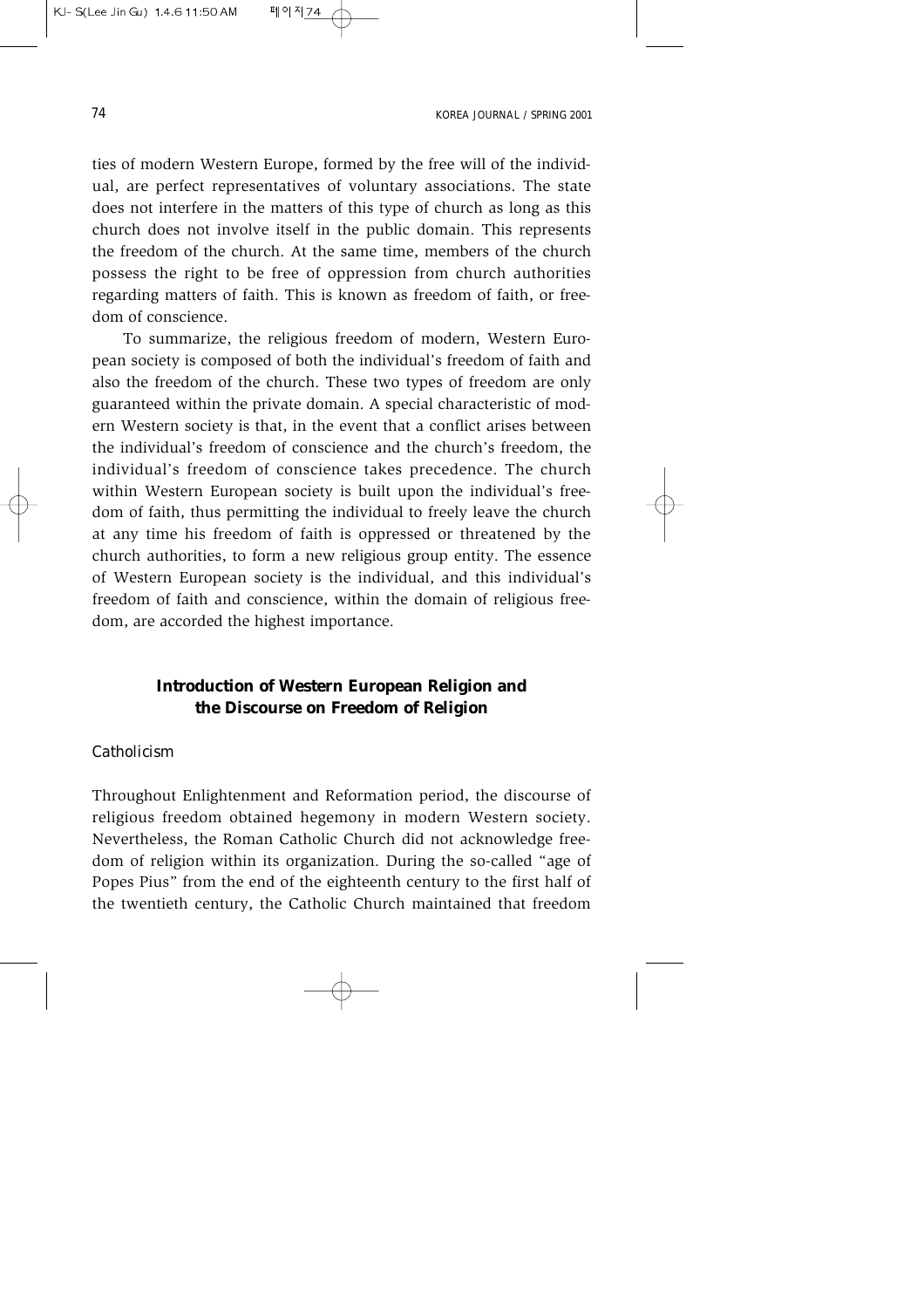in choosing and adhering to any religion would destroy the Catholic Church, and termed such freedom of religion a monster. This attitude is based on their logic that abstract truth, not the individual, is the holder of freedoms, and other misguided religions were the object of tolerance not the subject of freedom.<sup>7</sup>

In a society where Catholicism was the religion of the majority such a rigid stance might have been possible, but in a society where Catholicism was in the minority it was difficult for the Catholic Church to uphold its principle of intolerance. Particularly when faced with competition from native religions or pressure from states as yet un-Christianized, the Catholic Church could not help but actively promote the idea of religious freedom in order to justify its proselytizing activities.

Accordingly, in an epistle by a missionary who had carried out his work in secret in nineteenth-century Joseon (Chosŏn), the words "freedom of religion" (la liberté religieuse) frequently appear. Father Pourthié referred to Joseon in a letter as "a country with absolutely no intention of permitting freedom of religion,"8 and Bishop Berneux said "the hope that freedom of religion would come to Joseon has proven ill founded."<sup>9</sup> In A History of the Catholic Church in Joseon, written by Dallet, the author says, "If we had demanded in Joseon the same freedom of religion that we have just secured in China," freedom of religion would have been accepted in Joseon, too. $10$  As can be seen from these writings, the Catholic Church promoted or oppressed free-

<sup>7.</sup> For a more concrete understanding of the Catholic Church's position on religious freedom, see A Record of the Second Vatican Meeting 5 (1993); Ku Byeong-jin, "Gatolik gyohoe-wa jonggyo jayu" (The Catholic Church and Freedom of Religion) I, Sinhak jeonmang (Journal of Catholic Theology) (spring 1981); "Jonggyo jayu-wa in-gwon—Jonggyo jayu-ui yulli sinhakjeok gochal" (Religious Freedom and Human Rights—A Moral and Theological View on Freedom of Religion), Hyeondae gatollik sasang (Contemporary Catholic Thought) 2 (1988).

<sup>8.</sup> Ch. Dallet, Histoire de l'église de Corée, tome II (Paris: Librairie Victor Palme, 1874), p. 443.

<sup>9.</sup> Ibid., p. 360.

<sup>10.</sup> Ibid., p. 443.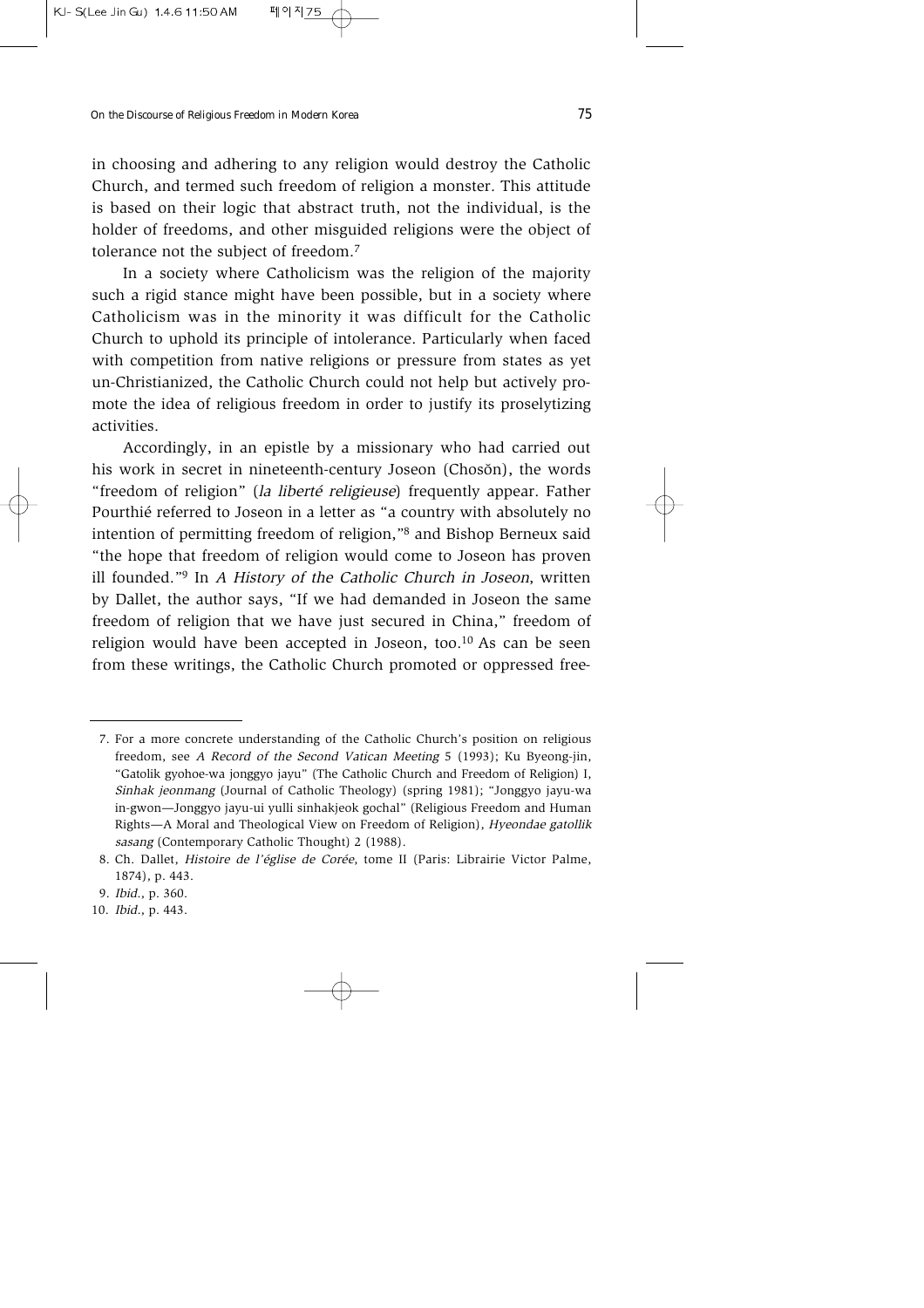dom of religion as appropriate to the situation, maintaining a double stance that persisted until the Second Vatican Council.<sup>11</sup> To the French missionaries working in Joseon at the time, freedom of religion simply meant "Freedom of Catholicism"

In the France-Korea Treaty of 1886, the French side insisted on the inclusion of the ambiguous term "enlighten" $($  ). The French missionaries took the inclusion of this term as permission from the Joseon government to conduct missionary activities, while the Korean government had not meant the inclusion of this term as any kind of formal statement allowing such missionary work. However, the missionary activities of the Catholic Church from the time of this treaty were given a kind of tacit approval by the Korean government. The combination of this tacit approval and the missionaries' rights of extra-territoriality imparted upon these Westerners great power. As Catholic missionaries appeared to Joseon people to be possessing strong power even the royal court could not control, society's weak began to convert to Catholicism in order to take advantage of the missionaries' extra-territorial rights and the "power" of Catholicism, rather than out of their own faith and religious conscience. In this way, some Catholics began using the church to pursue worldly benefits, thus leading to repeated clashes with local officials and citizens. In attempts to resolve these clashes, concordats between the Joseon government and the missionaries were signed on several occasions.

The key contents of the first Concordat (1899), the second Concordat (1901), and the third Concordat (1904), signed between the Catholic Church and the Joseon government, basically state that missionaries can not take part in administrative state affairs, and government officials can not interfere in missionary activities.<sup>12</sup> Through

<sup>11.</sup> This is similar to the case of the Puritans, who preached freedom of religion when they were the minority in Europe, but who then did not heed this idea once they became the majority in the New World. Sidney E. Mead, The Lively Experiment: The Shaping of Christianity in America (New York: Harper & Row Publishers, 1963), pp. 16-37.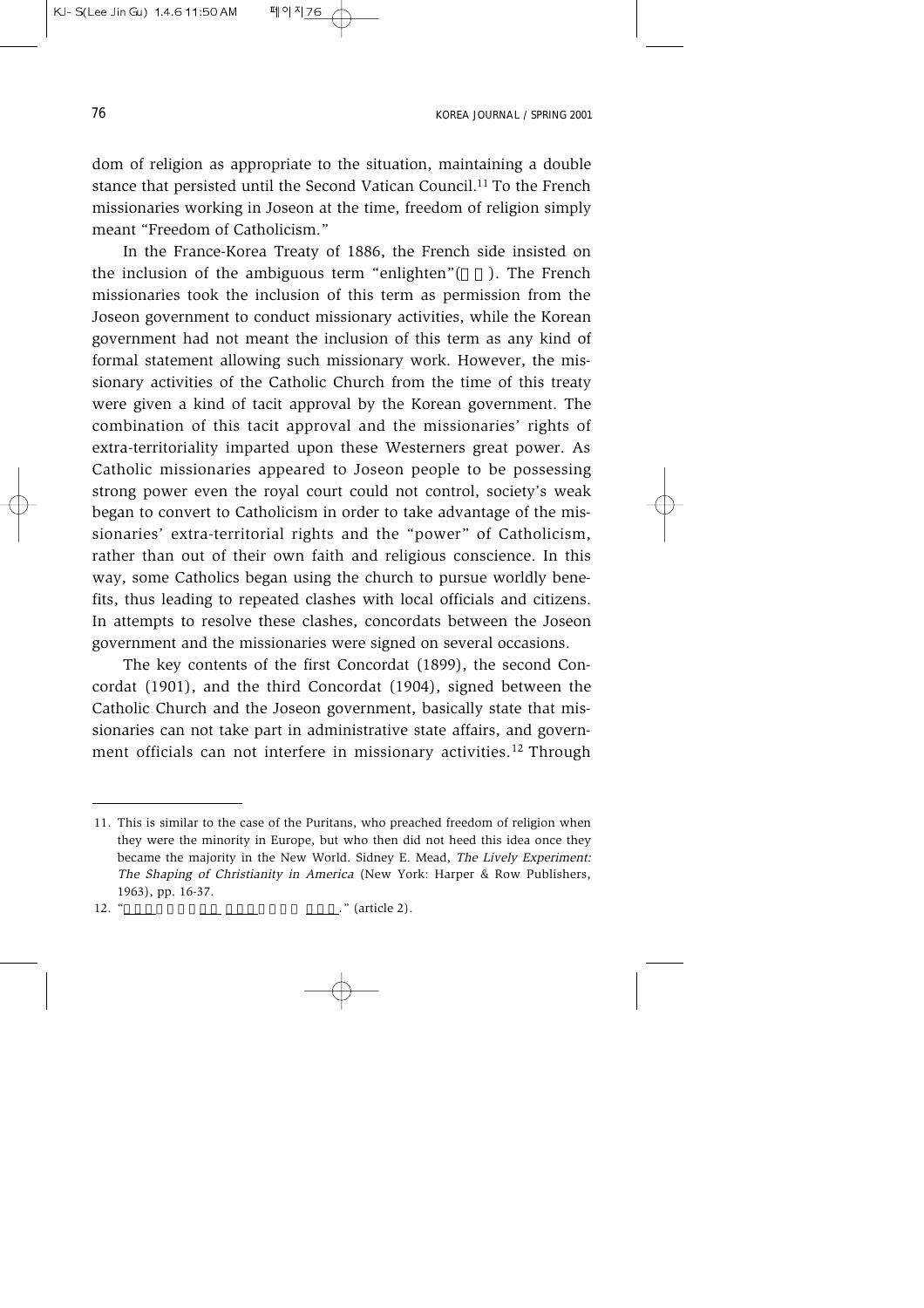these agreements, the Korean government and the Catholic Church relegated government business and church business each to its own particular domain and thereby took the first steps in defining and recognizing, according to the modern understanding of the term, the separation of church and state. Yet these agreements mention only the distinction between the roles of government and the church, not an individual's freedom of faith.

Later the Catholic Church sought to further this principle through the church published newspaper Kyunghyang Shinmun. An editorial stated, "All will be well if the state attends to worldly affairs to ensure happiness in this world, and the church attends to the affairs of the afterworld to attain happiness there."13 This article clearly stated the logic that the state must watch over worldly business and the church must watch over business pertaining to the next world. Furthermore, the government's role was defined as follows:

The government has two responsibilities. One is to avoid impairing religion or morality and to punish those who do so; the vital importance to each man of religion and morality must be recognized. Those who disparage the value of religion and morality are a danger to all men and as such they must be punished just as one who commits any other act of evil. Furthermore, in conducting its business through laws and state officials, the government must not act contrary to religion or morality. The second responsibility of the government goes beyond merely ensuring that morality and religion are not disparaged; that is, the government must actively assist morality and religion to prosper.<sup>14</sup>

In other words, morals and religion are essential to man, and thus the state must not only protect them both, but also promote them. At the same time, this newspaper stressed that the church must not interfere in worldly affairs and must not break the laws of the state.15 Further-

<sup>13. &</sup>quot;The Purpose of a State," Kyunghyang Shinmun, 19 November 1909.

<sup>14. &</sup>quot;The Government Helps the People," Kyunghyang Shinmun, 16 December 1910.

<sup>15. &</sup>quot;The Purpose of a State," Kyunghyang Shinmun, 19 November 1909.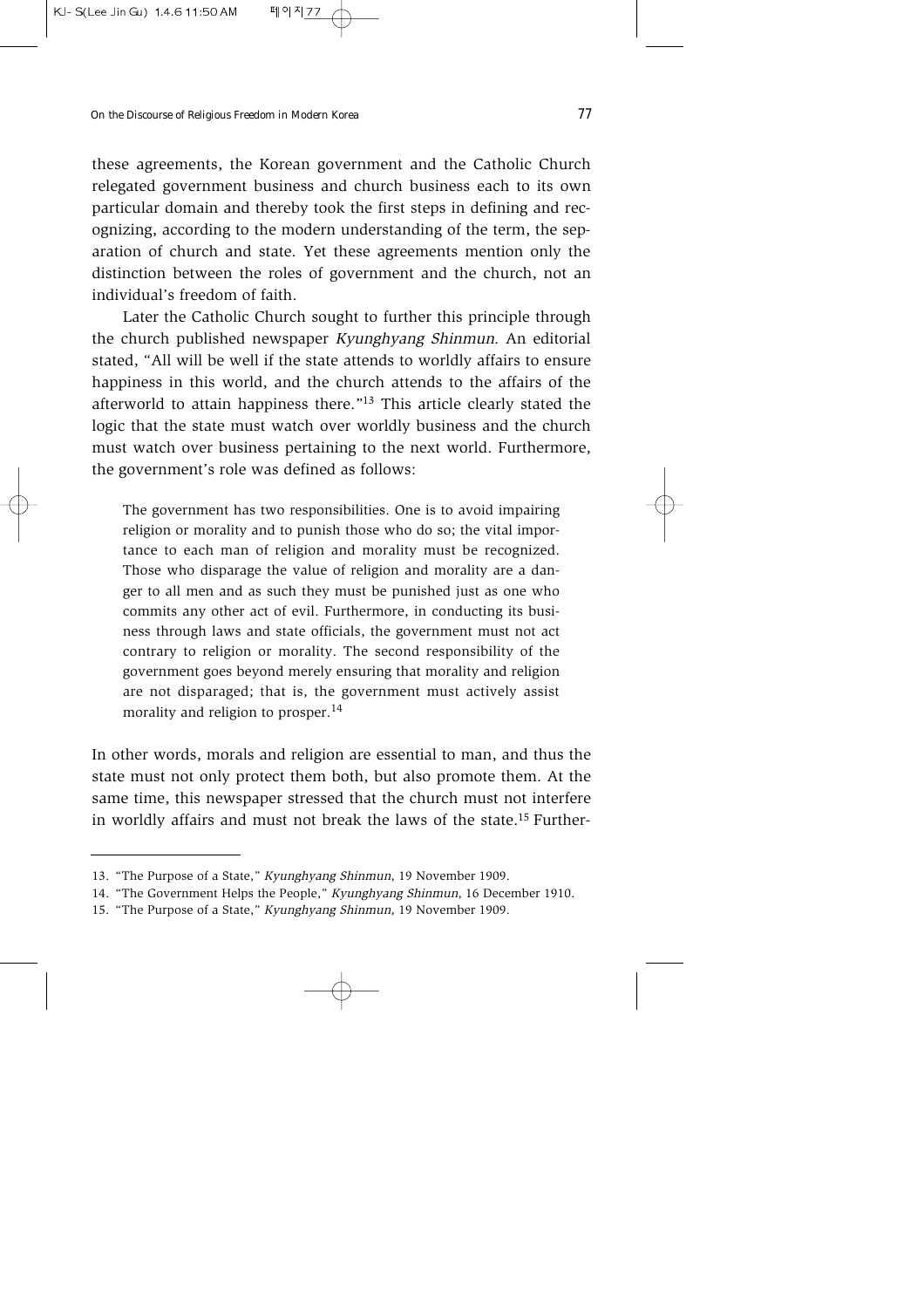more, by stating, "It is unavoidable that we follow all laws,"16 the church acknowledges that even bad laws must be obeyed. The church showed its political adaptation to the Japanese annexation of Korea in stating, "The Church chooses to absolutery not interfere in politics, and this political stand is consistent before and after the annexation of Korea."17 and "The Catholic Church will not interfere in politics, unlike other newspapers."<sup>18</sup> In this way the *Kyunghyang Shinmun* clearly ex-pressed its non-political stance. This stance was maintained by the Catholic Church throughout the Japanese occupation.

It cannot be said that the realm of the state and the realm of religion do not run counter each other. However, the Catholic Church strives to be a support to the state and does not obstruct the state in the conducting of its affairs. For did Christ not say, give unto heaven its due, and give unto Caesar his due.<sup>19</sup>

Thus the modern Catholic Church in Korea strove to preserve a principle requiring the state to avoid interfering in church affairs, and it voluntarily ruled out its own involvement in politics. This aimed to the spread and acceptance of religious freedom. The most important matter for the church at the time was attaining the government's acceptance of missionary activities and its active protection of the whole church structure within the system of state laws. Therefore the Catholic Church's approach to religious freedom focused on preserving freedom of action for the church as an institution, while there was relatively little attention given to an individual's freedom of faith. In short, in the modern Catholic Church in Korea was established a discourse on freedom of religion by focusing on the "freedom of the church."

<sup>16. &</sup>quot;Strict Regulation for Private Schools," Kyunghyang Shinmun, 18 September 1908.

<sup>17. &</sup>quot;A Word on Annexation," Kyunghyang Shinmun, 9 September 1910.

<sup>18.</sup> Ibid.

<sup>19.</sup> Gatollik cheongnyeon (The Young Catholic) (February 1935): p. 18.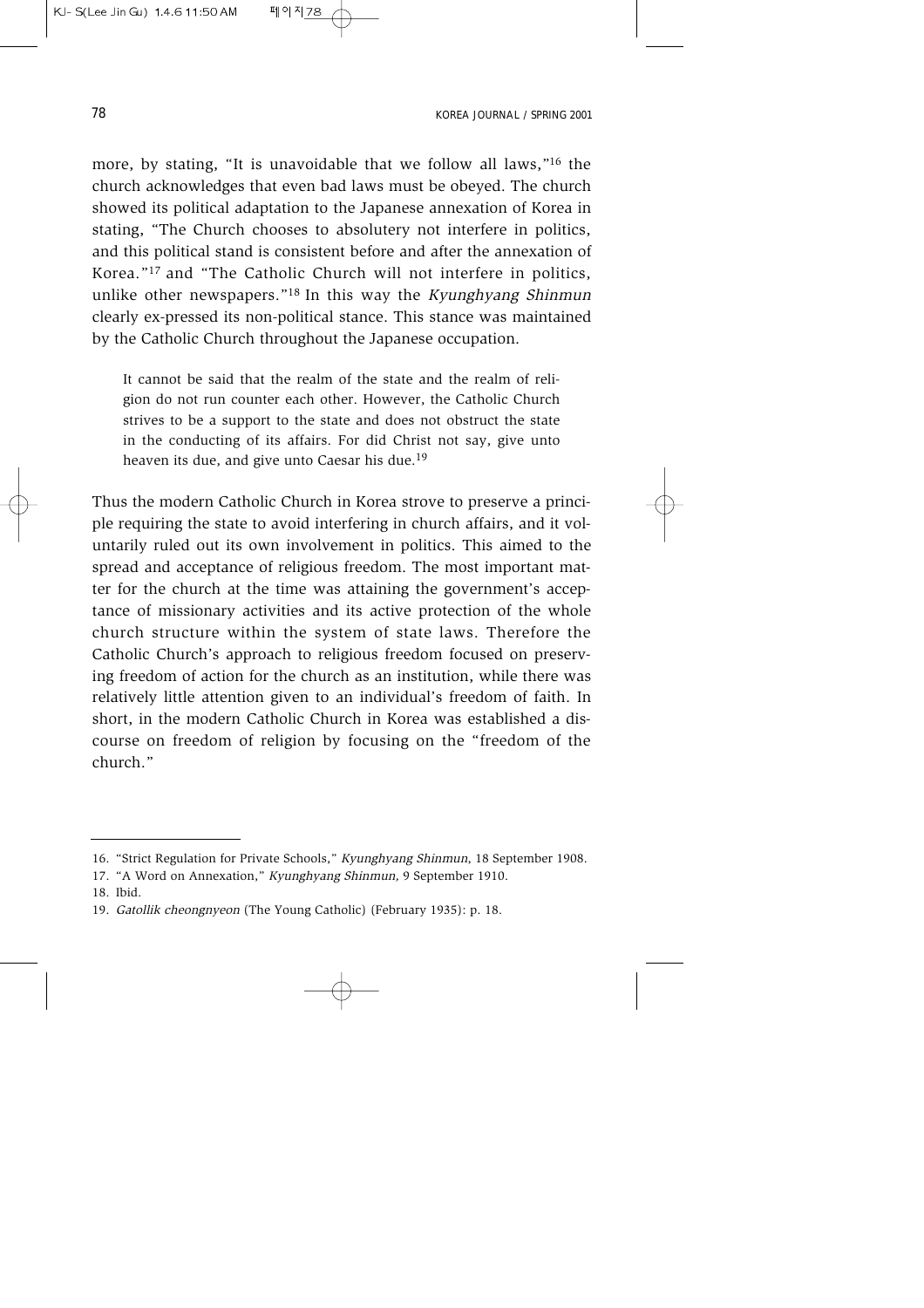#### *Protestantism*

Protestants came from the United States at the time that Korea opened to the West and were well aware of the trials that the Catholic Church had faced. Rather than petitioning the Joseon government directly for permission to conduct missionary activities, the Protestants engaged in indirect missionary work such as building schools and hospitals in order to lay a foundation for later direct missionary activities. Shortly thereafter the Catholic Church obtained, through a series of agreements with the government, permission to freely conduct missionary work. The Protestant Church also benefitted from these same agreements. In such a way, the modern Protestant Church in Korea was lucky enough to secure freedom of religion without any theoretical or actual conflicts.

In 1901, a resolution of Presbyterian Congregational Council for Missions offers a good illustration of the Protestant conception of religions freedom. There are five articles to this resolution, but the fourth is the most interesting. It proclaims, "The church shall not force any church member to participate in state affairs, nor shall it prohibit such participation. Also, if any church member commits some mistake or crime vis-à-vis the state, this is not a matter which the church is responsible, nor is it a matter which the church should conceal."20 In other words, the church would not interfere with a church member's individual political activities.

However, more than emphasizing the individual's freedom of conscience, this resolution stresses the fact that the church does not take any responsibility for its members' political actions. This stance is clearly defined by the remaining four articles. 1) The minister shall not participate in politics. 2) The church will instruct its members that state affairs and church affairs are separate, and that state affairs are not to be conducted in the church. 3) The church will instruct its members to obey the law, government officials, and the emperor. 4)

<sup>20.</sup> Geuriseudo sinmun, 3 October 1901.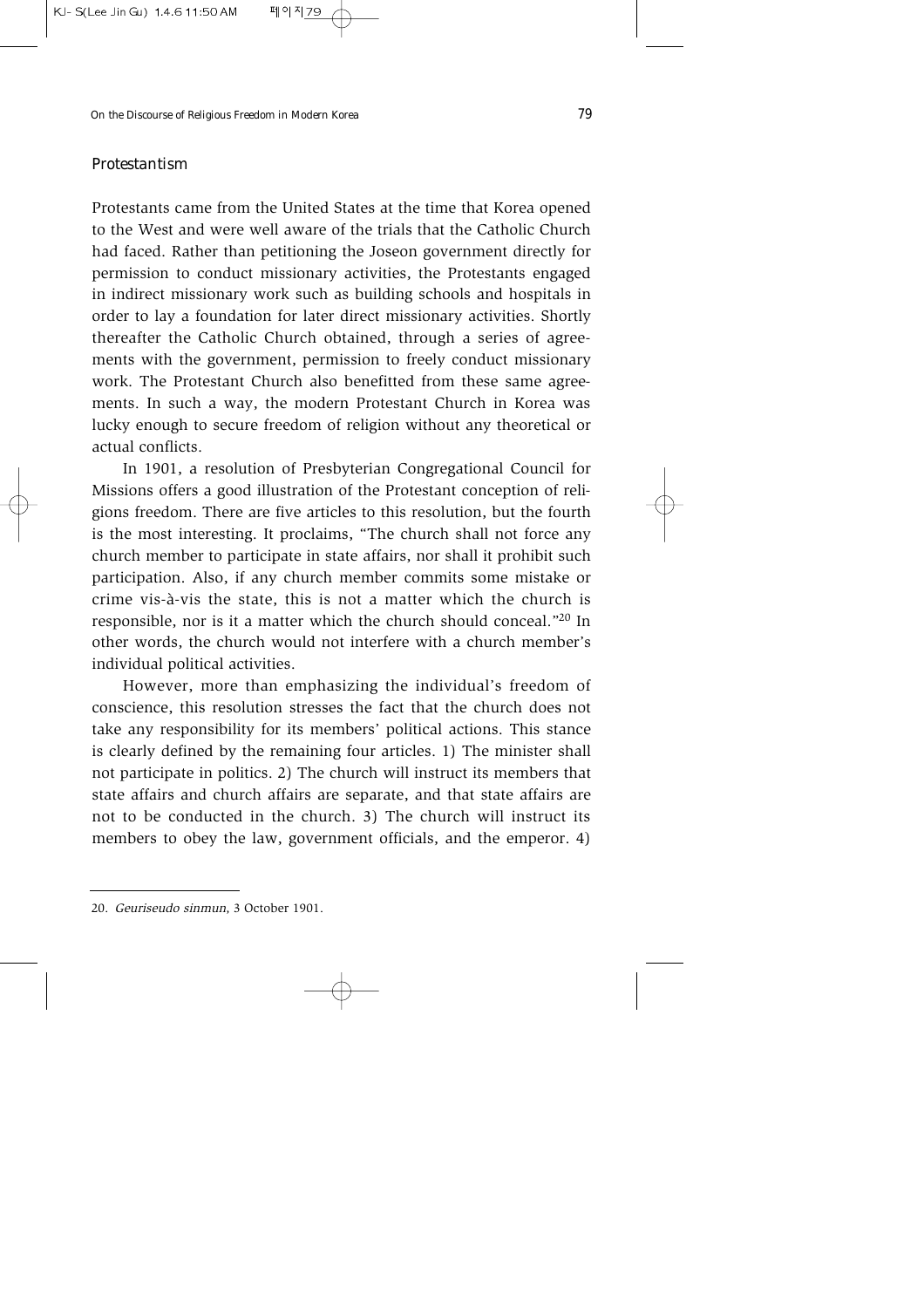Political matters shall not be discussed in the church.21 In the final analysis, it can be seen that this resolution places emphasis on the "protection of the church" through compliance with the political powers of the state rather than on any guarantees of the church members' freedom of conscience.22

If one examines the major incident in which the Protestant Church came into conflict with the Japanese authorities over the problem of securing religious freedom, it becomes very clear that freedom of the church was emphasized more than individual freedom of conscience. The first instance in which the Japanese Governor-General and the Protestant Church came into conflict over religious freedom revolved around religious education in the mission schools. The Governor-General at the time prohibited religious education in both private and public schools as part of the policy mandating a separation of religion and education. The Governor-General insisted that "religious dogma fell solely in the jurisdiction of the church, while the business of education fell entirely within the jurisdiction of the government," and that "just as the government must not intervene in affairs of religion, the church must not interfere in political administration, particularly that administrative sphere of education."23

In response to this, the Protestant missionaries stated, "In every country of the world, missionary schools possess the special right to hold religious ceremonies and to teach scripture,"<sup>24</sup> and thus continuously demanded freedom of religious education. The Governor-General then ruled that all schools having religious education as a required subject should be officially downgraded on the government's ranking system of schools. They were no longer recognized as formal educational institutions. Despite the fact that this lack of official recognition by the government brought many disadvantages to

<sup>21.</sup> Ibid.

<sup>22.</sup> Ibid.

<sup>23.</sup> A. J. Brown, "Japanese Nationalism and Mission Schools in Chosen," International Review of Mission (1919): p. 594.

<sup>24.</sup> Bureau of Education, Government-General, **Fig. 24. Bureau of Education**, Government-General, **[**[Christianity and Governing Joseon) (1920), p. 48.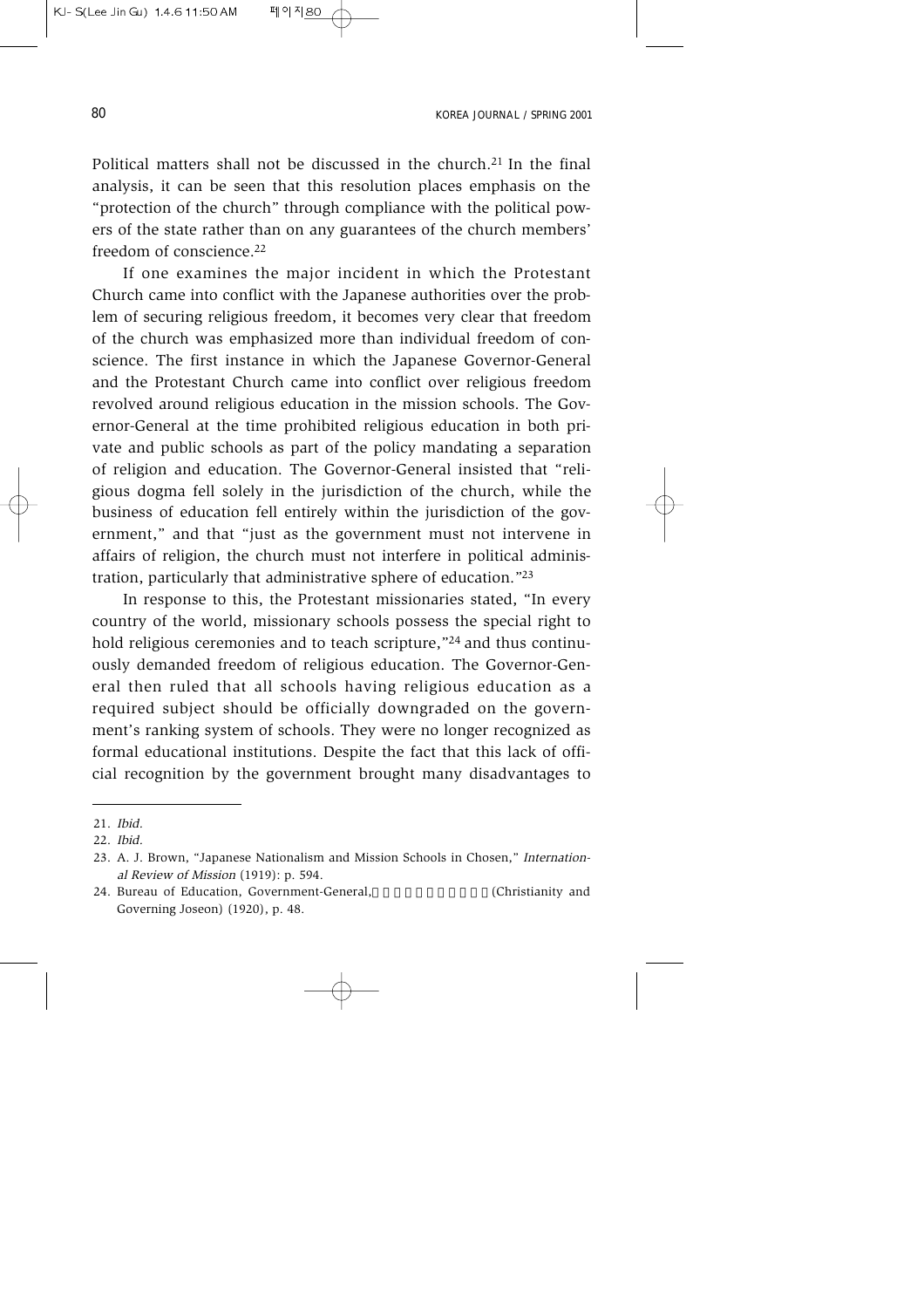the students after graduation, the Presbyterian missionaries retained the religious education system and resigned themselves to their schools' greatly reduced position within the national educational hierarchy. This attempt by the Protestant missionaries to secure and maintain freedom for religious education in the mission schools is evidence that the missionaries considered these schools extremely important as grounds for missionary work. The operation of these schools was undertaken by Western missionaries themselves, so that in this particular incident there is no real indication of Korean church members' stance on religious freedom.

The Korean Protestant's position is more easily seen in the opposition movement to the law on religion. This law was first submitted to the Japanese imperial council in 1898, and after numerous revisions and rejections, it was finally passed in 1939. Each time the law was resubmitted to the council, there were, of course, minor corrections made. However, the main thrust of the law did not change. The law dealt with the control and restriction of religious organizations through the licensing of religious organizations, the qualification requirements of church leaders, and the incorporation of religious organizations.

In response to the passing of this law, the Korean Protestant Church embarked upon an opposition movement based on the following logic. "Politics has the political realm, and religion has the religious realm. Is not religion a matter of the soul, while politics deals with matters of state administration? One must not intrude upon the realm of the other."25 In other words, state administration and control of matters that the church should rightly have the freedom to conduct runs contrary to the principle of a separation of church and state, and the contested law is a violation of the constitution's guarantee of religious freedom. This stance reveals the belief that freedom of religion has more to do with the freedoms of the church as an institution than

<sup>25.</sup> Yun Tae-gyeong, "Jonggyobeop silsi-e gwanhan il gochal" (An Inquiry into the Implementation of Religious Law), Gidok sinbo (Christian News Weekly), 15 January 1936.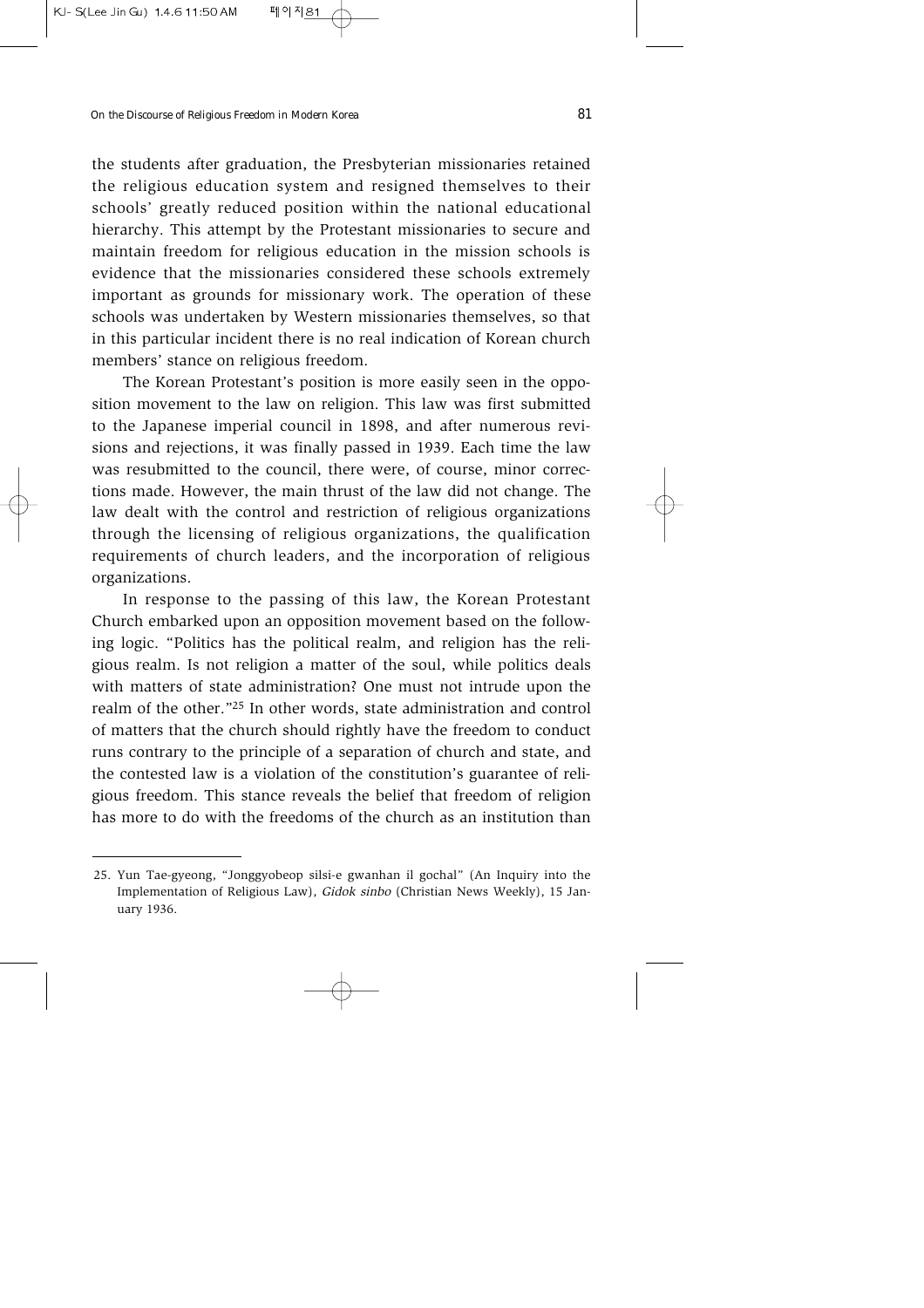with an individuals freedom of conscience

At the end of the era of Japanese occupation, enforcement of the law requiring all Koreans to worship the Japanese Shinto shrine threatened the Protestants' freedom of faith more than anything else. The Japanese government insisted that because worshipping the Shinto shrine was not termed a religious act but rather a duty of citizenship, every Japanese citizen regardless of faith had to participate. Nevertheless, most Protestants regarded worshipping the Japanese Shinto shrine as a kind of idolism, and as such it was seen as an act that ran counter to the tenets of the church and to their own conscience. Yet, the Korean church did not initiate any strong movement to oppose this forced worship, which was based on the freedom of conscience; only a minority of believers privately expressed their outrage.

It was the American Protestant missionaries, not the Korean church leaders, who actively opposed the worshipping of the Japanese Shinto shrine, based on an appreciation of the sanctity of freedom of conscience. G. S. McCune, then head of Sungsil School, sent a letter to the governor of Pyeongannam-do province, clarifying his attitude shortly before resigning from his post.

As a Christian, I believe I support the government and respect its officials. . . . In respect to the worship of the Japanese Shinto shrine, I understand the government's position that this is simply an act of patriotism. However, this worshipping is truly a matter related to religious belief. Furthermore, government officials have maintained that the government has no intention of forcing Christians to perform any actions that are offensive to their consciences.<sup>26</sup>

He said that he had made this decision after careful "consideration of the freedom of religion guaranteed by the constitution." In contrast to McCune, the Korean Protestant leaders acquiesced in the mandatory

<sup>26.</sup> Kim Seung-tae, ed., Hanguk gidokgyo-wa sinsa chambae munje (Korean Christianity and the Worshipping of the Japanese Shinto Shrine) (Seoul: Institute for Korean Church History, 1991), p. 382.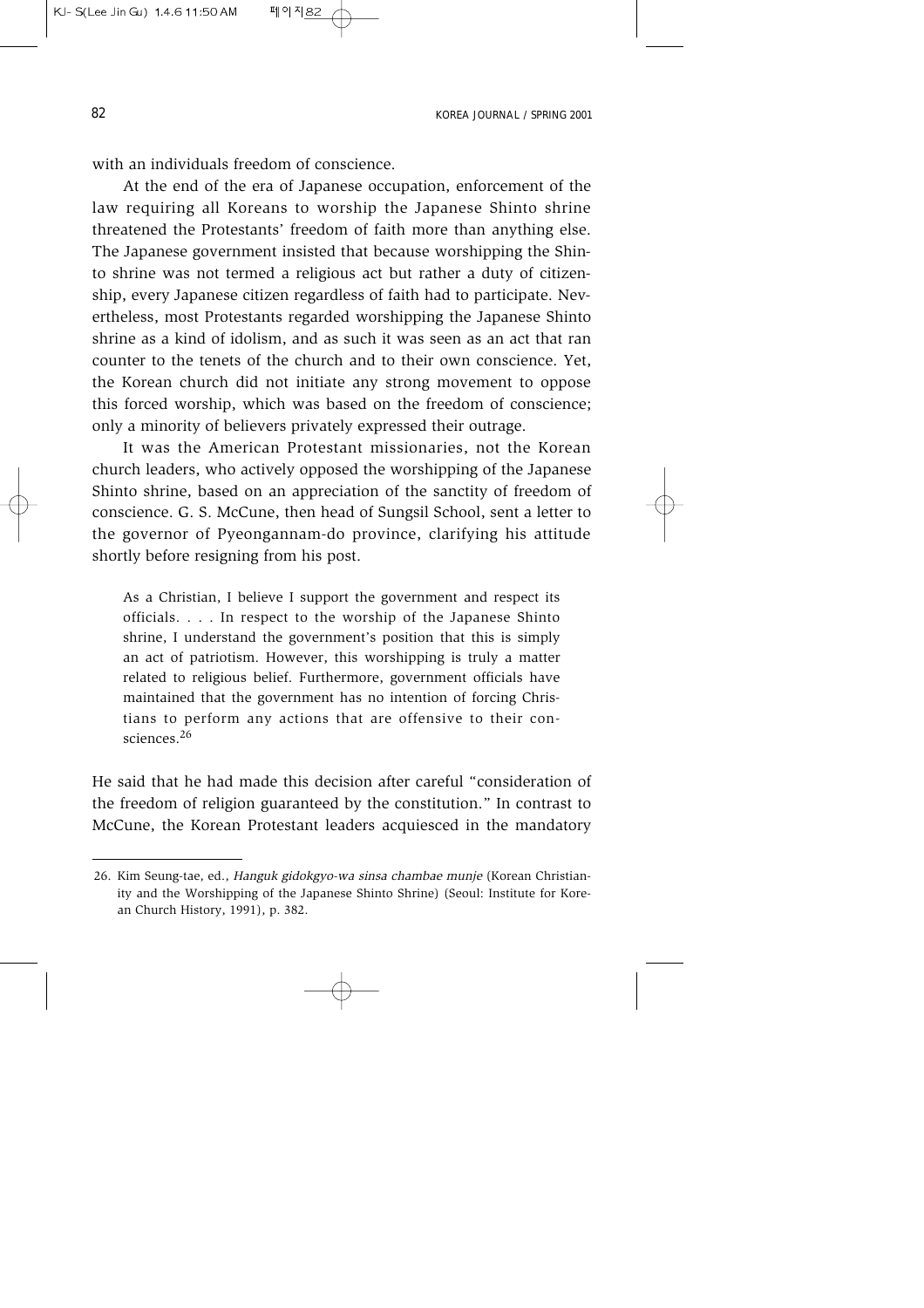worship in order to protect the church as an institution rather than to defened freedom of conscience. Most sects of the Protestant church eventually yielded to outside pressure and the government's line that the worship was a non-religious activity by permitting the worshipping of the Japanese Shinto shrine. Yet, the Presbyterian church stood apart in reiterating that its constitution protected both freedom of the church and freedom of conscience.

The sole master of the conscience is the Almighty. He has bestowed upon us freedom of conscience, and as for worship and our faith, he has allowed us to be free from teachings and commands that contradict his Holy Word. Man is not to be restrained in his expressions of faith, and has the right to judge matters of religion according to his own conscience. None can be denied this right. . . . The church does not rest upon the power of the state. It is only to be hoped that the state will protect the religious institutions within it, and treat them without discrimination.<sup>27</sup>

The ability of the Presbyterian Church to resist the enforcement of the mandatory worshipping of the Japanese Shinto shrine longer than other religions stems from the strict adherence to its constitution, in which both the freedom of the church and the freedom of conscience are guaranteed. Yet in the end, even the Presbyterians sacrificed freedom of conscience for the protection of the church by permitting worship of the Japanese Shinto shrine, which was so clearly offensive to the freedom of faith.

As seen above, although the Protestant Church under the Japanese occupation varied somewhat according to particular sect, for the most part, these protestant religions placed much more stress on freedom of the church than on the individual's freedom of conscience.

<sup>27.</sup> Constitution of the Presbyterian Church of Korea (1934), pp. 65-66.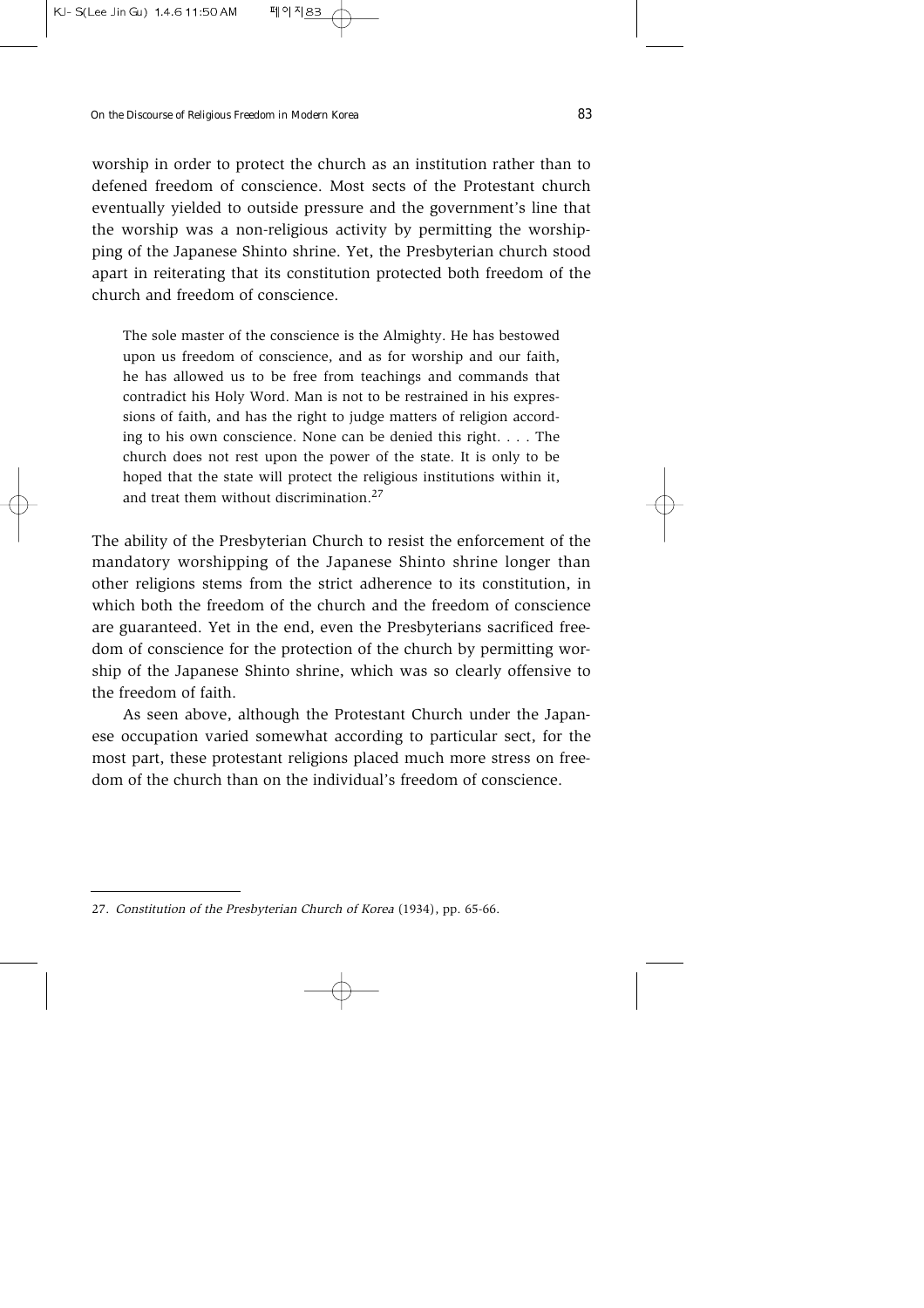## **Formation of Modernity and Discourse on Freedom of Religion**

While the Catholic Church and the Protestant Church, as one religious organization, opened the discussion on religious freedom in the context of missionary work, modern intellectuals debated religious freedom outside the context of any specific religion. These intellectuals can be divided into citizen-centered or state-centered, according to whether they stressed the rights of the citizens or the rights of the state. The former emphasized the utmost importance of freedom for the individual and the individual's rights, while the latter gave precedence to the state's rights under the assumption that individual rights can only be guaranteed if the state's rights are secure. Each camp differed in its approach to religious freedom.

### *State-Centered Thought and a State Religion*

A great number of intellectuals at the time that Korea opened to the West advocated the reformation of Korea into a strong modern state in order to confront the imperialistic encroachments from Japan and the West. They divided the indicators of a strong nation into tangible factors, such as intellectual power, military might, and financial power, and intangible factors, and placed religion in the latter category.28 Here, intangible power was considered as a driving force behind tangible power.<sup>29</sup> Therefore, intellectuals believed that a national spirit of independence could be preserved and national sovereignty restored as long as the intangible power of religion was protected, even if tangible factors such as wealth and military might were weak.30

Yet, at this time there was not just one religion. Traditional reli-

30. Ibid.

<sup>28. &</sup>quot;Competition among Religions," Daehan maeil sinbo (Korea Daily News), 12 July 1907.

<sup>29. &</sup>quot;Building a Strong Nation through Religion," Daehan maeil sinbo, 1 December 1905.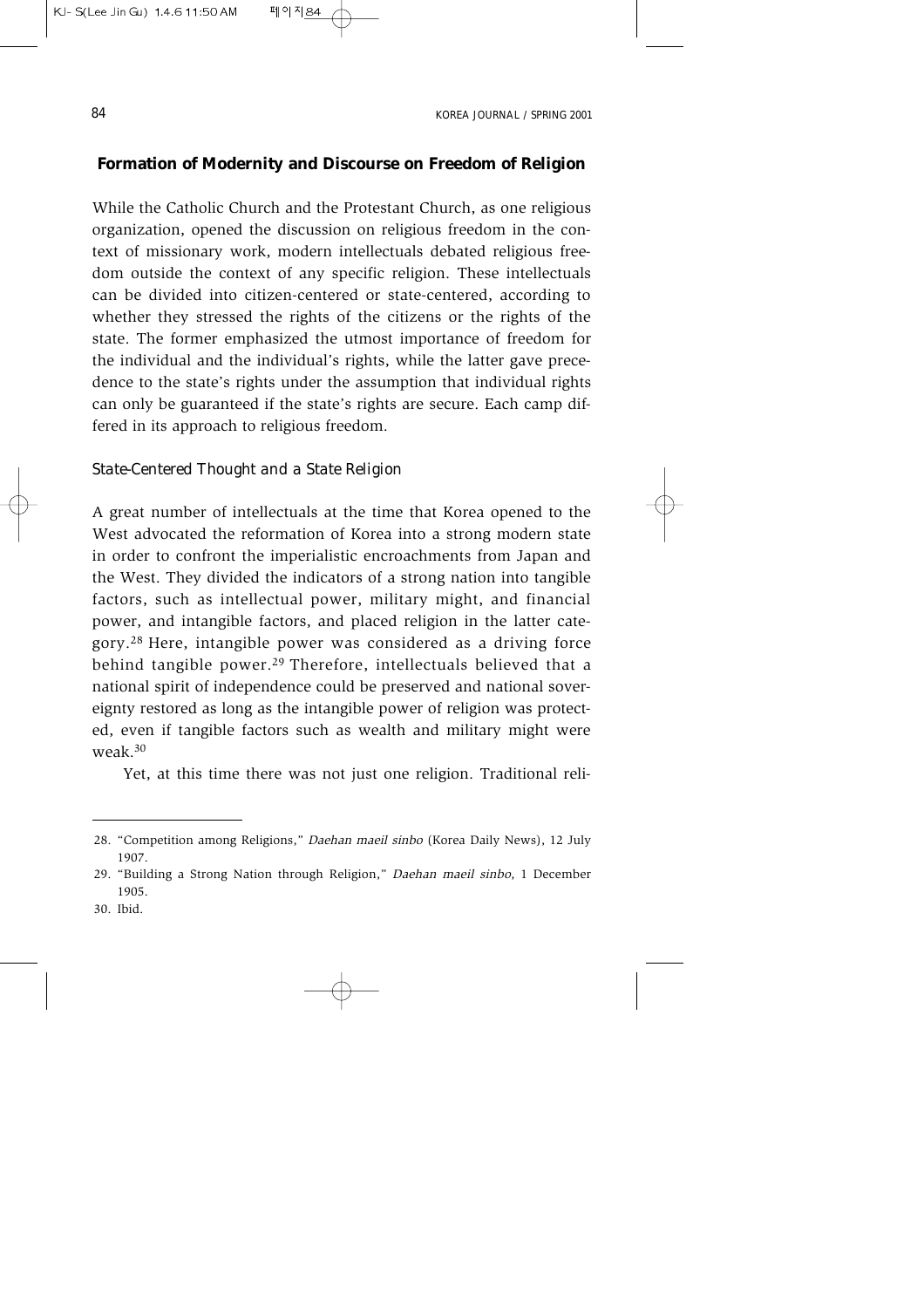gions such as Confucianism and Buddhism, religions from the West such as Catholicism and Protestantism, as well as other newly formed religions, all competed with each other. Intellectuals likened the situation to "ten brains existing in one person,"<sup>31</sup> and insisted on the establishment of a strong state religion to remedy this chaos.

The world's powers each have a religion by which they lead their people. Now in Korea, though there are often calls for freedom of religion, there is no such religion, however it would do the nation much good if the state formally proclaimed a state religion.<sup>32</sup>

This quote notes that the Western countries grew in power by establishing a state religion, and it deplores the constant demands in Korea for freedom of religion. It also calls for the establishment of a state religion in Korea. Exactly which religion this should be it does not say, however in the expression "we must choose a religion that best preserves our national character and allows the introduction of new knowledge"33 it can be inferred that the intellectuals considered Western Christianity and the traditional Confucianism to be implicit alternatives. Christianity, particularly Protestantism, was seen as the mark of civilization, while Confucianism was seen as an effective means of uniting the people spiritually.34

In the end, state-centered thought, faced with the special crises of the time, considered the state and state's rights to be of greater importance than the individual and the citizen's rights, and led to a passive stance towards religious freedom, which could only be built upon a foundation of individual freedom and rights. This stance, in the extreme, led to the advocacy of a state religion with which an individual's freedom of religion could not easily coexist. Yet, the idea of a state religion as advocated by the state-centered line of thought dif-

<sup>31. &</sup>quot;The Future of Religion in Korea," Daehan maeil sinbo, 18 May 1910.

<sup>32. &</sup>quot;Religious Wars," Daehan hakhoe wolbo (The Korean Society Monthly), 25 October 1908.

<sup>33. &</sup>quot;The Future of Religion in Korea," Daehan maeil sinbo, 18 May 1910.

<sup>34.</sup> Jang Seok-man, op. cit., pp. 39-57.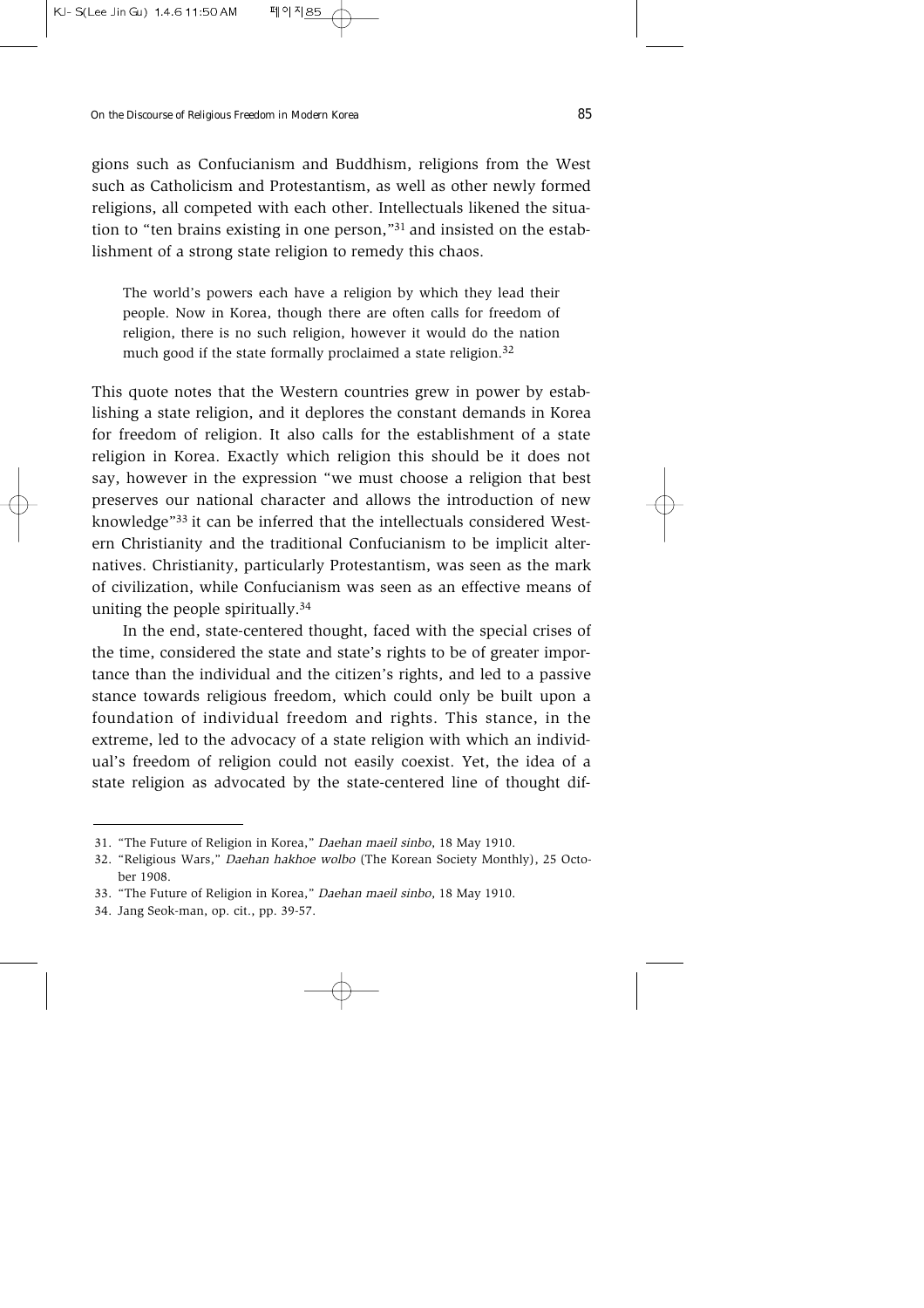fered from the concept of Confucian state already in existence since the founding of the Joseon dynasty. This difference arose from the fact that state-centered thought had already absorbed Western Europe's notions of modernity. While the Confucian state did not differentiate between politics and religion, or the state and religion, statecentered thought both differentiated between these two realms and sought to employ religion as an engine promoting national unity under the nation-state system. Given this fact, state-centered thought was similar to the Western view of religion in the era of absolutism, which held that "without religious unity national unity could not be easily achieved,"35 and thus attempted to take religion as a driving force behind nation building. Then, as the country fell under the rule of Japan, the colonial authorities inherited this view under the slogan of "Shintoism as state religion."

## *Citizen-Centered Thought and Freedom of Religion*

Supporters of state-centered thought looked for the driving force behind Western civilization in the idea of a state religion. In contrast, supporters of citizen-centered thought looked for this driving force in the notion of freedom. The citizen-centered thinkers saw Luther's Reformation as the starting point of Western ideas on freedom.

Under the tyranny of the Roman Catholic Church, many countries of medieval Europe were denied ideological, academic, and political freedom, thus creating a world of darkness. Martin Luther, perhaps the greatest man of the sixteenth century, brought about an event that laid the foundations of modern civilization. Finally man was able to live a free life, science and culture advanced, and it became possible to begin the construction of a free political society. . . . The worst abuse brought on by religious despotism is the binding of man's soul and intellect, the repression of his talents and potential. Thus, if the condition of slavery is not done away with, how can man build a civilization based on free thought and the expected

<sup>35.</sup> Leo Pfeffer, Church, State, and Freedom (Boston: Beacon Press, 1967), p. 26.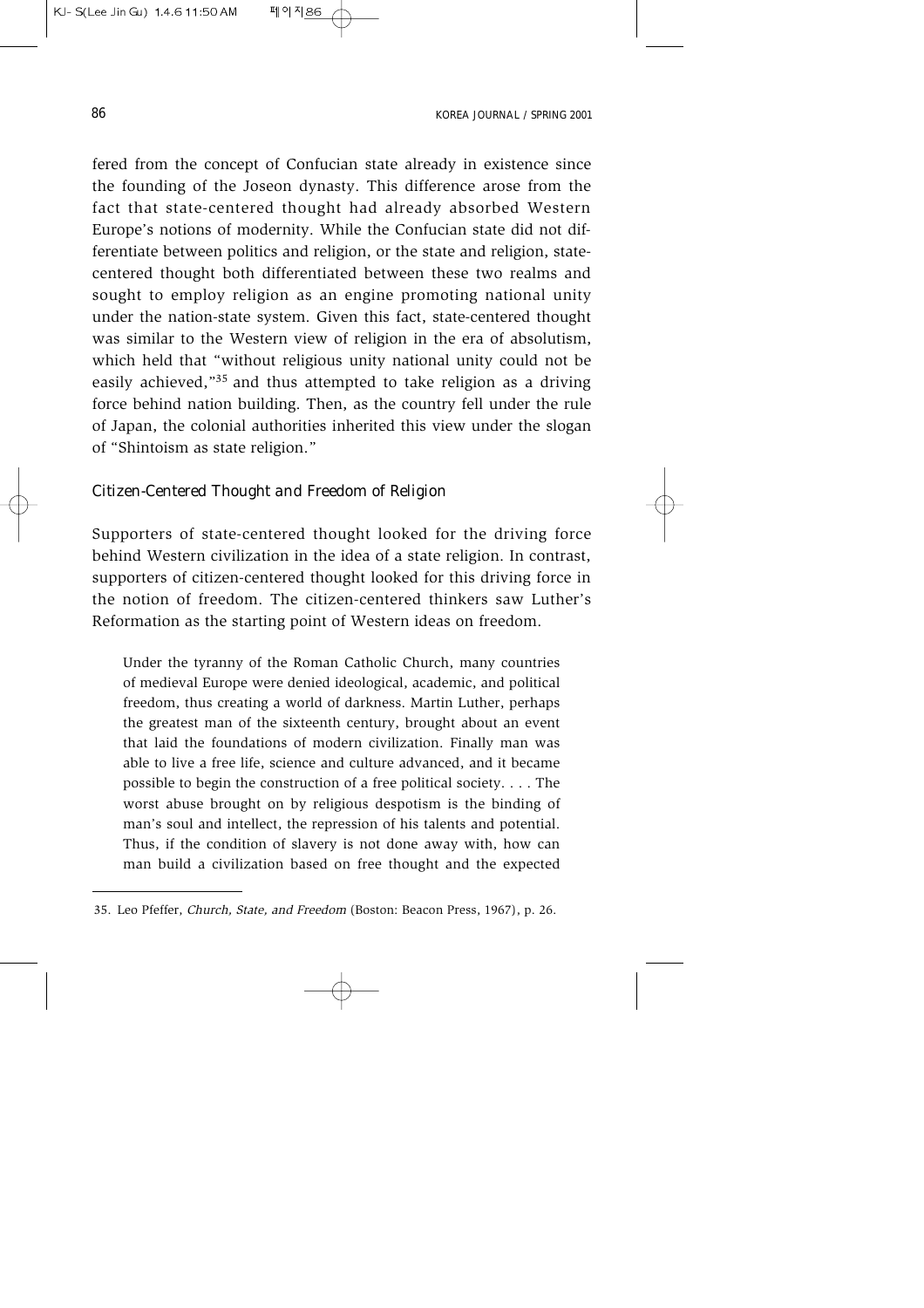realization of civilization based on his potential?<sup>36</sup>

Thus, despite the fact that the absolutism of the Catholic Church oppressed the academic thinking of the people and imposed restraints on their political activities, through Luther's Reformation in the sixteenth century great developments in knowledge and culture were in fact made, and freedom in political society became a real possibility. These developments related to the freedom of ideas served as the foundation upon which modern civilization was built.

Discussions of freedom as it is defined in modern society emerged at this time as an important topic of intellectual discussion. Yu Seongjun, younger brother of the enlightenment thinker Yu Gil-jun, had this to say about the freedom of ideas.

As the most spiritual of all things in the world, man received his defining characteristic [reason] from Heaven and has unlimited freedom to use both his mind and body as he sees fit. Thus man, an independent entity, is not inextricably bound to do either right or wrong within himself, nor is he to be dominated by the thoughts of others externally. In choosing between good and evil man simply follows his own consciousness, and he will not bear being forced by anyone to accept or perform ideas or actions that stand contrary to his personal beliefs.37

To Yu Seong-jun, man is born with the inherent and divine right to make use of both his body and soul as he sees fit, without interference from any other man. Modern freedom as defined by enlightenment thinkers of that time was an inclusive term encompassing such notions as the freedom of body and the right to live, the right to own property, freedom of occupation, freedom of assembly, and freedom of speech. Freedom of religion was always mentioned as one among many. Yu Gil-jun explained freedom of religion like this.

<sup>36.</sup> Hwangseong sinmun, 20 November 1909.

<sup>37.</sup> Yu Seong-jun, Beophak tongnon (An Introduction to Law) (Seoul: The Asian Culture Press, 1981), p. 384.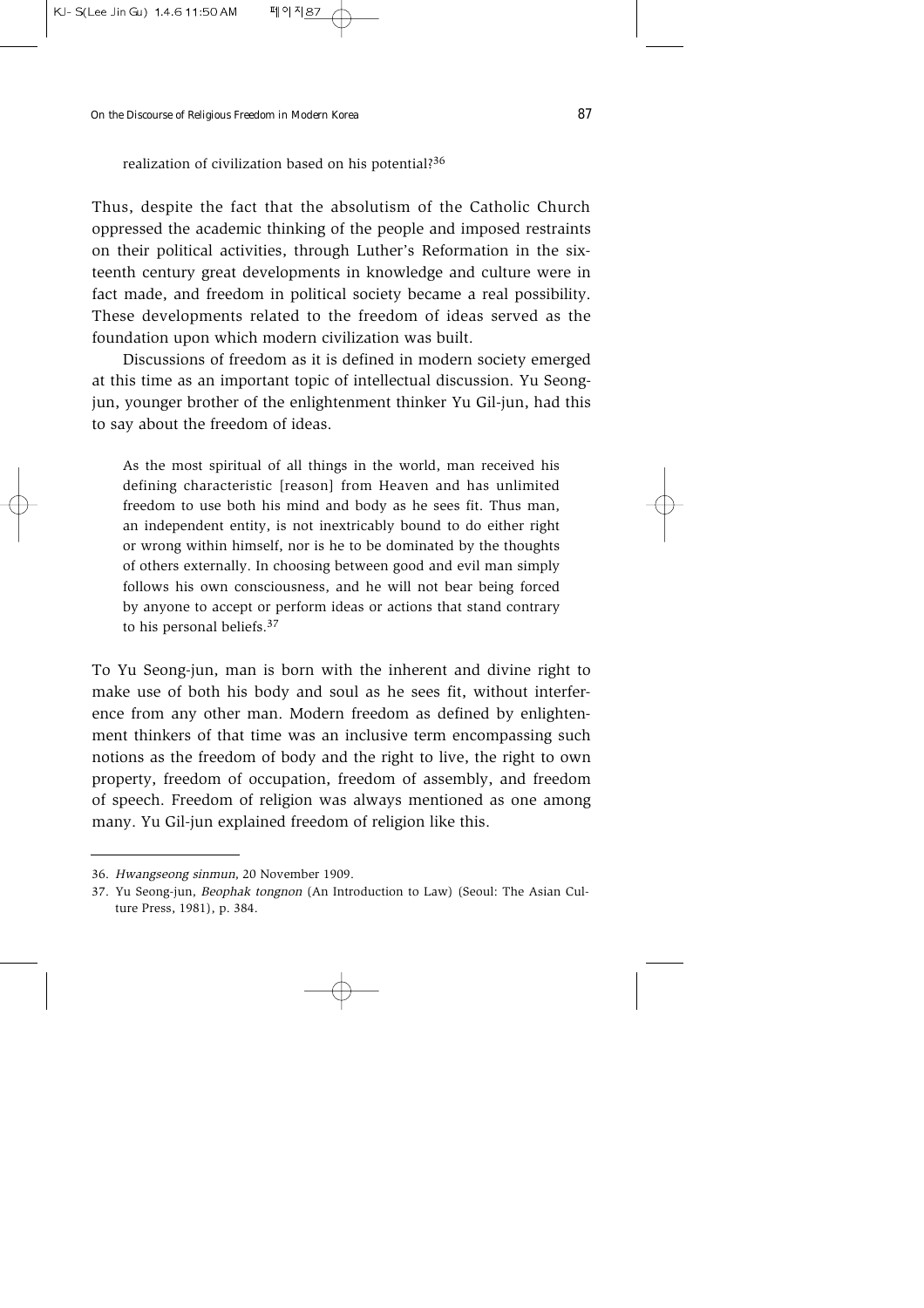Freedom of religion allows the faithful to follow the high and noble teachings of the church with a joyous heart, and to return to paradise free of repression and oppression. Duty of religion demands that those converted be accepted into the larger church community and that the rules of the church be made explicit. Therefore, to the extent that such actions do not greatly obstruct the peace of the nation, every person must do his own works, and none shall be subject to manipulation by others.<sup>38</sup>

Religion is a matter to be left to an individual's free choice. There must be no outside restraints imposed on an individual's choice of religion, and this freedom must be guaranteed even when believers gather and make rules for their church, as long as such rules do not violate the national law.

Although enlightenment intellectuals of the time maintained that religious freedom was one of many of the people's freedoms, its value was overshadowed by the international and domestic crises then facing the country and threatening the state. Bak Yeong-hyo, an enlightenment intellectual and a member of the group supporting Korea's opening to the west, wrote in his proposal to the King entitled "Gaehwa so" (Memorial on Enlightenment) (1888) that in religion existed the root of the people's enlightenment, and thus the country could only prosper if religion prospered. He hoped to strengthen the nation by reviving Confucianism, the traditional religion of Korea that had withered away. His opinions were in line with those of the statecentered thinkers.

However, believing that all things have their season, he saw that the time to attempt a restoration of Confucianism had passed, and he affirmed, "religion should be left to the freedom of the believer. The government must not interfere."39 Despite this view, he included in

<sup>38.</sup> Yu Gil-jun, Seoyu gyeonmun (Observation on a Journey to the West) (Seoul: Dayang Seojeok, 1973), p. 384.

<sup>39.</sup> Yi Gwang-nin and Sin Yong-ha, eds., Saryo-ro bon hanguk munhwasa—geundae pyeon (Sourcebook of Korean Civilization: Early Joseon) (Seoul: Iljisa Publishing House, 1984), pp. 119-122.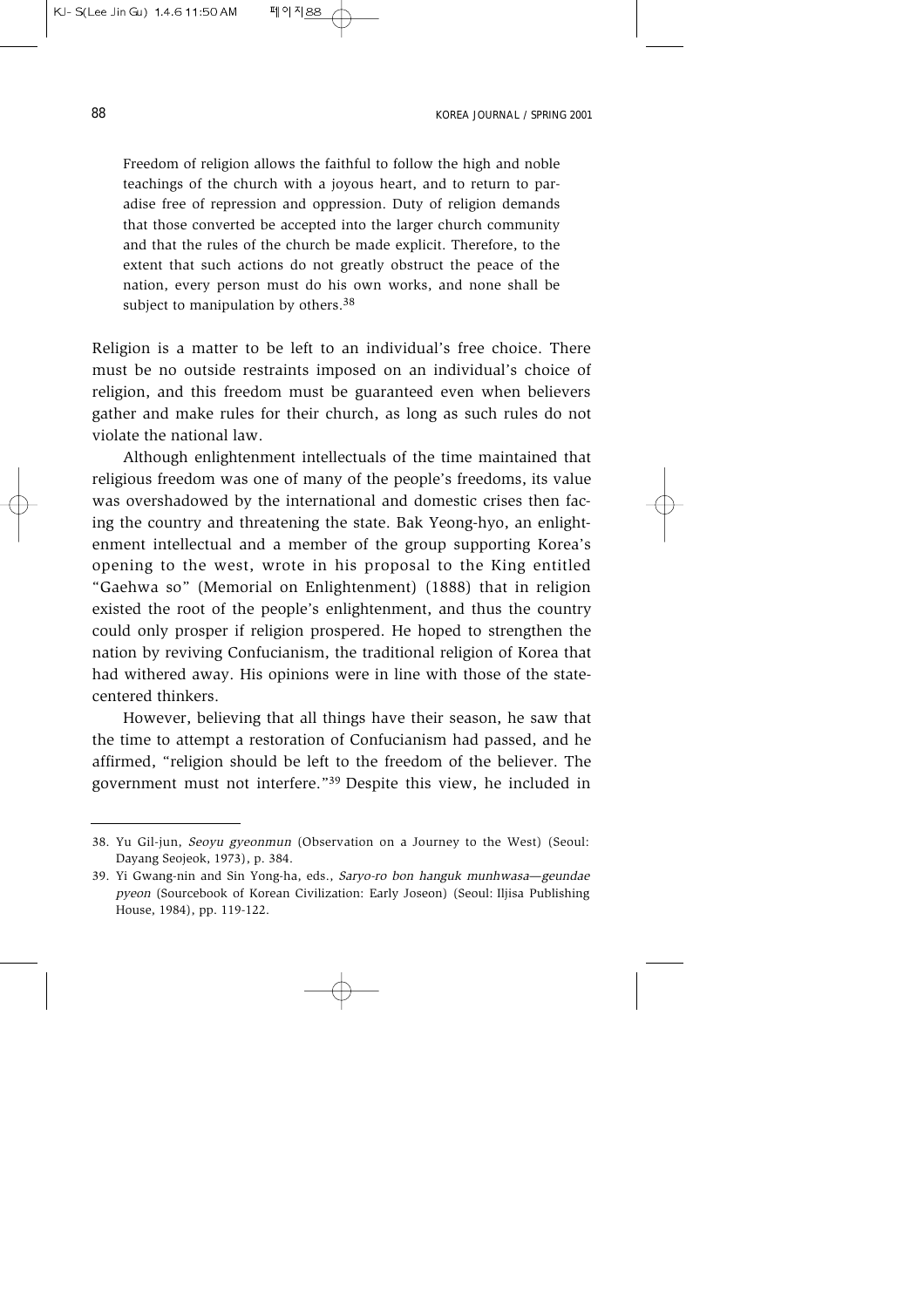his proposal an article stressing that Christian missionary activities should not then be allowed.<sup>40</sup> Thus, he acknowledged freedom of religion while at the same time maintaining a negative view of the introduction of Western religions. This kind of dual stance can be said to characterize discourses on religious freedom at this time of national crisis.

Yu Gil-jun, an enlightenment thinker representative of his peers, held a similar view of freedom of religion. He raised the question of whether it would be feasible to tax the people to support a particular religion. He suggested a hypothetical situation. That is, some people insisted on giving financial support to religion because it made the world beautiful and nurtured love among believers.<sup>41</sup> Conversely, others argued that the provision of such financial support was not really practical, as there was more than just one religion, and to choose one at the expense of another would be an offense against the people's freedom of choice.42 Those opposing financial aid to any faith pointed out that even if aid were offered to many religions in order to remedy the bias of supporting just one, the complexity of the endeavor would make it nearly impossible to carry out. They also indicated that such a policy would disgruntle some people and thereby lead to disturbing the tranquility of the state.43 Referring to this problem, Yu Gil-jun offers a solution based on the people's level of education.

The traditions and customs of our country have not yet advanced beyond a rudimentary level, and as a result, the education of our citizens is not carried out on a widespread or systematic basis, leaving the public mind far from fully developed. For this reason, implementation of the first recommendation seems to be the better choice. Because the citizens are not educated, they cannot judge between good and bad for themselves and accordingly they tend to become engrossed in licentious lives and fall prey to the seduction

- 42. Ibid.
- 43. Ibid.

<sup>40.</sup> Ibid.

<sup>41.</sup> Yu Gil-jun, op. cit., p. 410.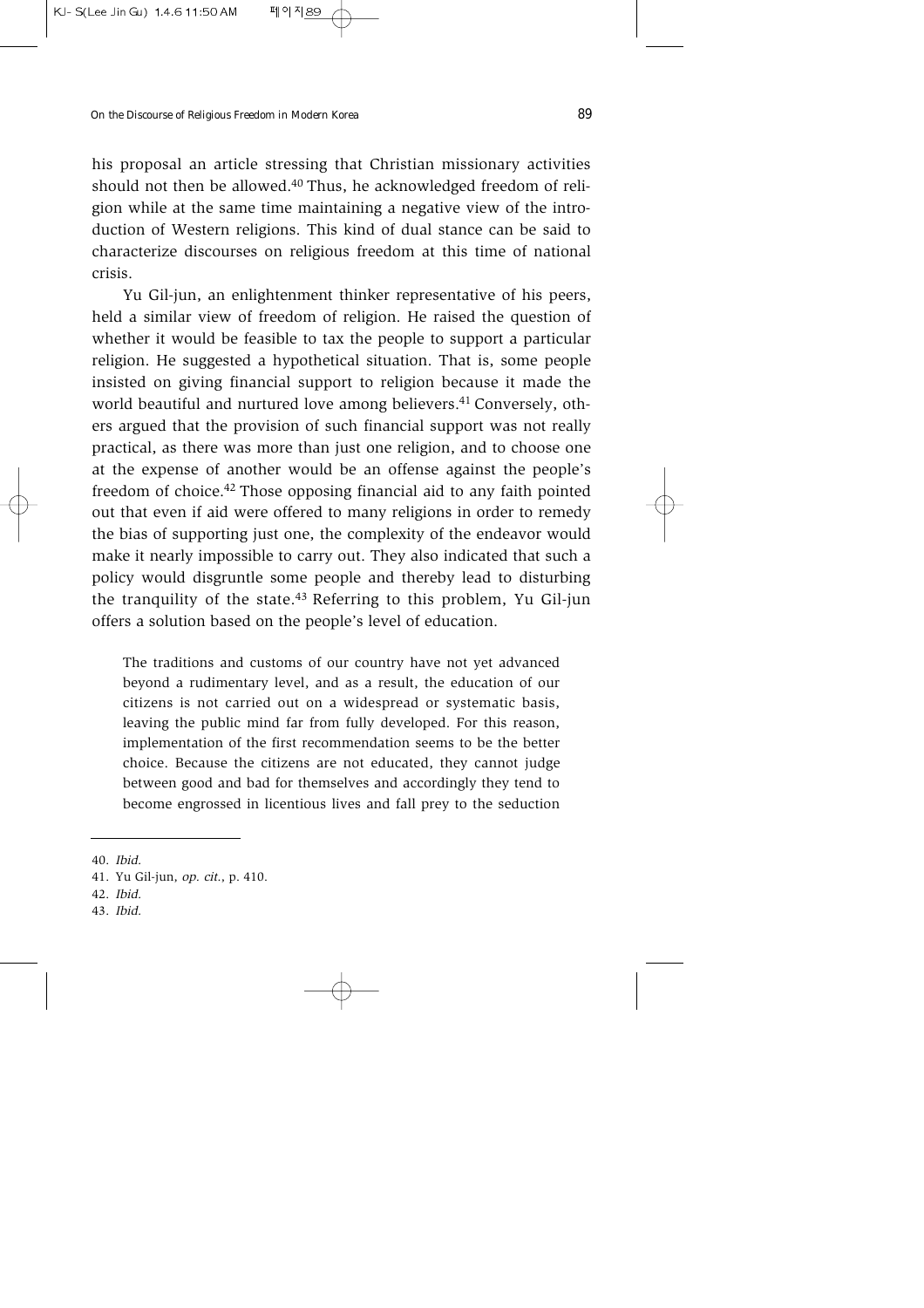of strange and uncanny ways. The foolish look only to distinguish between worldly fortune and woe, and the poor poison their hearts with thoughts of riches, all of which has thrown our country's traditions into a great confusion.44

As people held a low level of education, "they can not judge between good and bad for themselves," and are likely to fall into strange and unnatural means of searching for pleasure and riches, and this made chaos of the peoples' spiritual and mundane lives. "Because following the second recommendation would cause much damage, the government must exert effort to maintain a religion esteemed by the nation so that the peoples' lives and spiritual growth are not cut short."45 However, there was also a provision stating that believers of religions other than that supported by the government should not be forced to abandon their faith, and moreover, these non-state religions should enjoy the protection of the government.46 This is because all religions possess in common that "quality of justice that respects the state and that sense of integrity that honors the king."47 He maintained that if all the citizens were sufficiently educated, the government would have no right to interfere in religious matters, and in such a case, taxes collected to support a state religion could not be justified.<sup>48</sup>

In this way, Yu Gil-jun, despite his recognition of freedom of religion as a basic ingredient of a civilized nation, deemed it inevitable to allow government to temporally support a specific religion in its favor given the peculiar circumstances of the time. In other words, until the Korean people had attained a certain cultural enlightenment through education, it was deemed necessary and proper for the government to guide the religious lives of its citizens.

Even the citizen-centered thinkers who, unlike the state-centered thinkers, considered freedom of religion to be a basic human right

- 46. Ibid.
- 47. Ibid.
- 48. Ibid.

<sup>44.</sup> Ibid.

<sup>45.</sup> Ibid.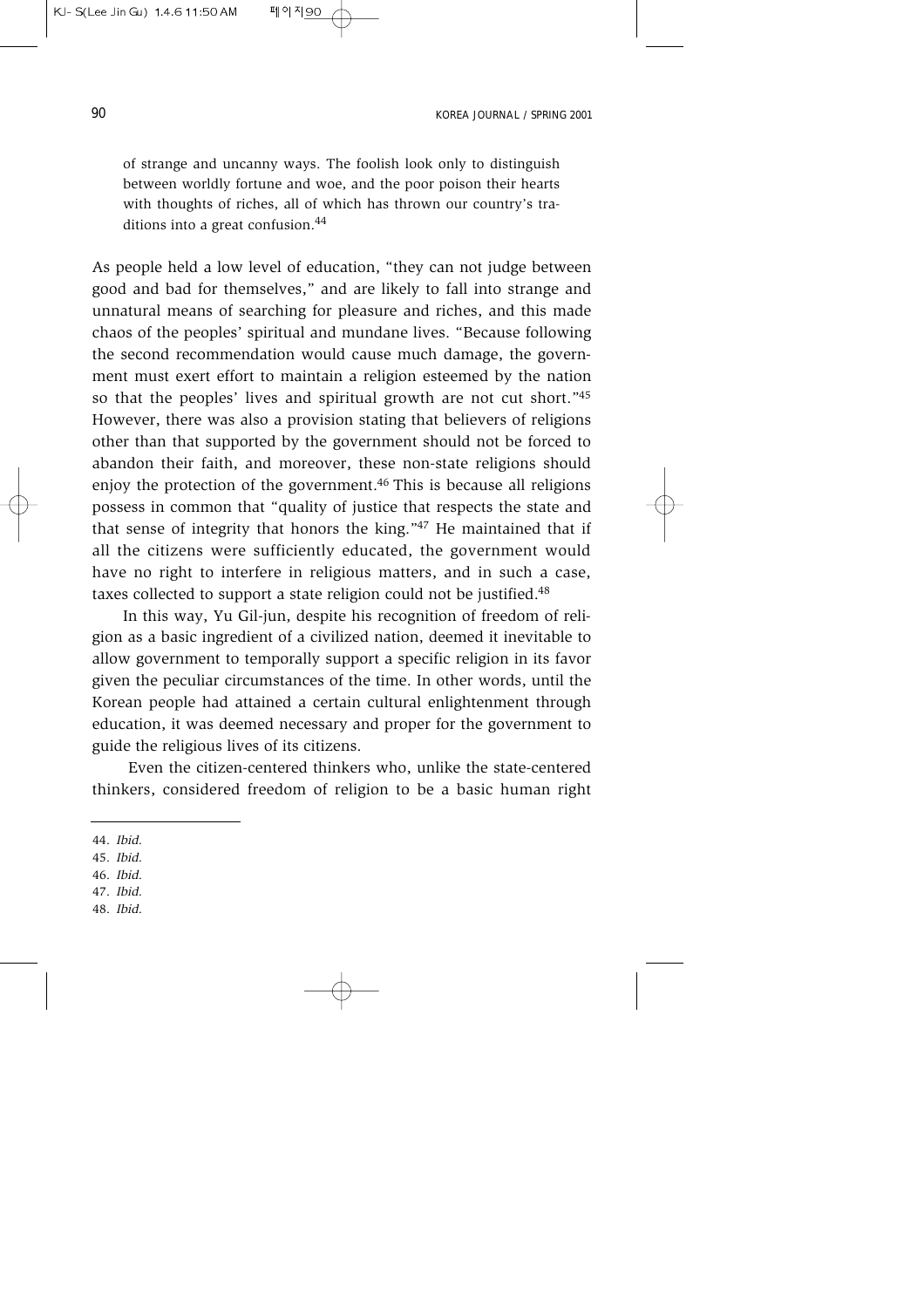drew limits around this freedom when the country was just opening to the West. For this reason, in modern Korean society the individual's freedom of conscience and faith were not emphasized to the same degree as the freedoms of the nation.

#### **Conclusion**

As has been demonstrated, the development of religious freedom in Korean society is closely tied to the development of modernity during the opening to the West and the Japanese occupation. Ideas of religious freedom first arose as a product of Catholic and Protestant missionary work, and then these ideas became widespread through the interplay of the citizen-centered and state-centered thinkers. Essentially, the concept of religious freedom in Korea emerged along with the rise of modern religion and the formation of a modern society.

In contrast to modern Western society, which stressed above all else individual freedom from rigid conventions and ecclesiastical authority, Korean society emphasized freedom of the nation and the group in order to meet successfully the challenges and threats posed by Western power. In other words, Korean society emphasized the importance of the group, such as the state or the nation, more than that of the individual. The challenges of the time had a definite effect on notions of religious freedom in Korea. The state-centered thinkers, stressing the need to build a strong nation-state, believed that a flood of religious freedoms would detract from the unity of the people and that the establishment of a strong state religion was necessary to prevent this national fragmentation. Using different logic to arrive at a similar conclusion, the supporters of individual rights, the citizen-centered thinkers, were willing to accept the government's intervention in the religious marketplace until the people had attained a certain cultural maturity through education. Between the two positions held by the citizen-centered and the state-centered thinkers, there was no room for emphasis on the individual's religious freedom.

Yet, at the time of Korea's opening to the West, the supreme task